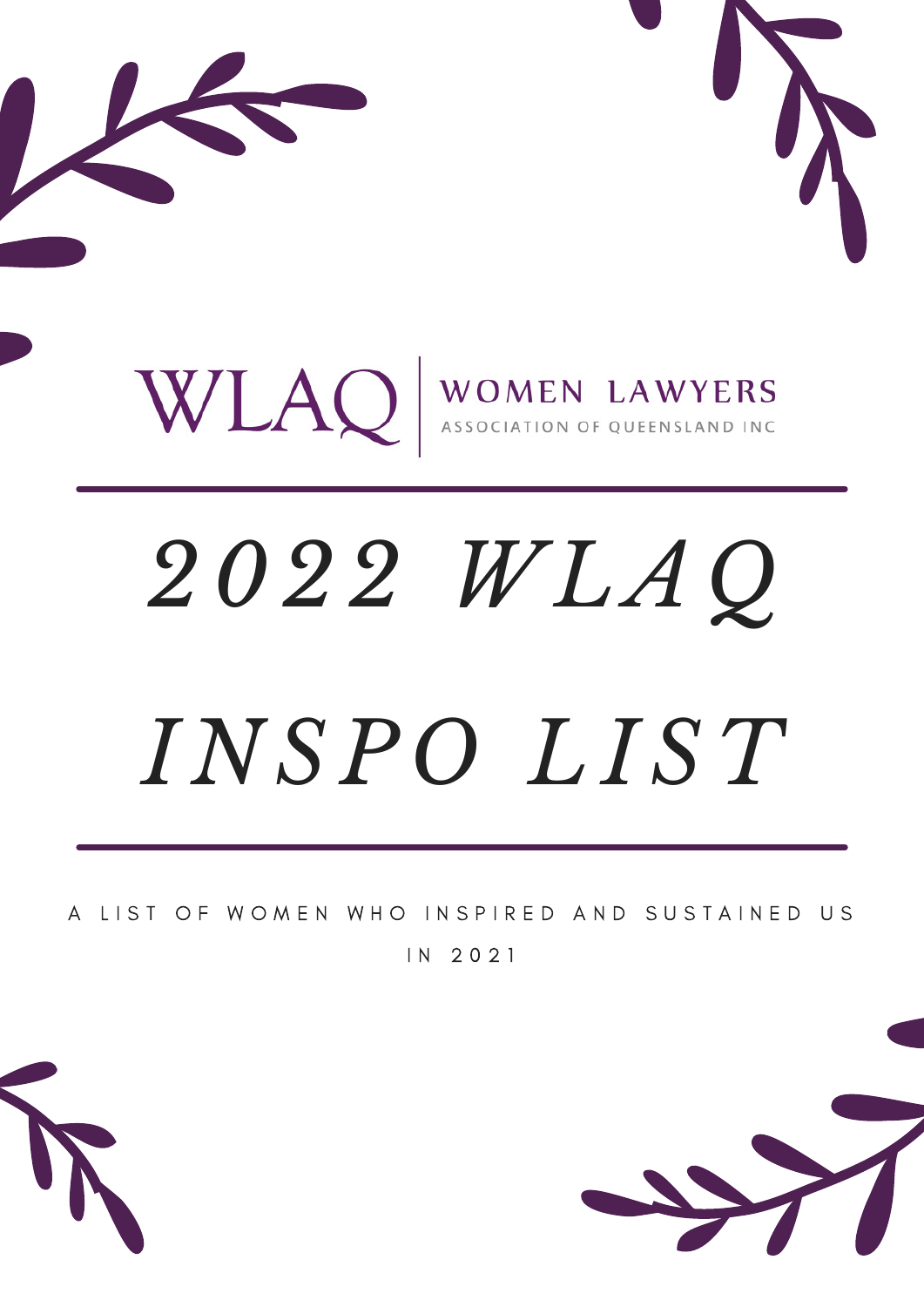

# *AFTER A CHAL L E N G I N G TWE LVE MO N THS , THE WLA Q PRE S E N TS THI S SP E C IAL E D ITI O N O F THE I N SP O L I ST*

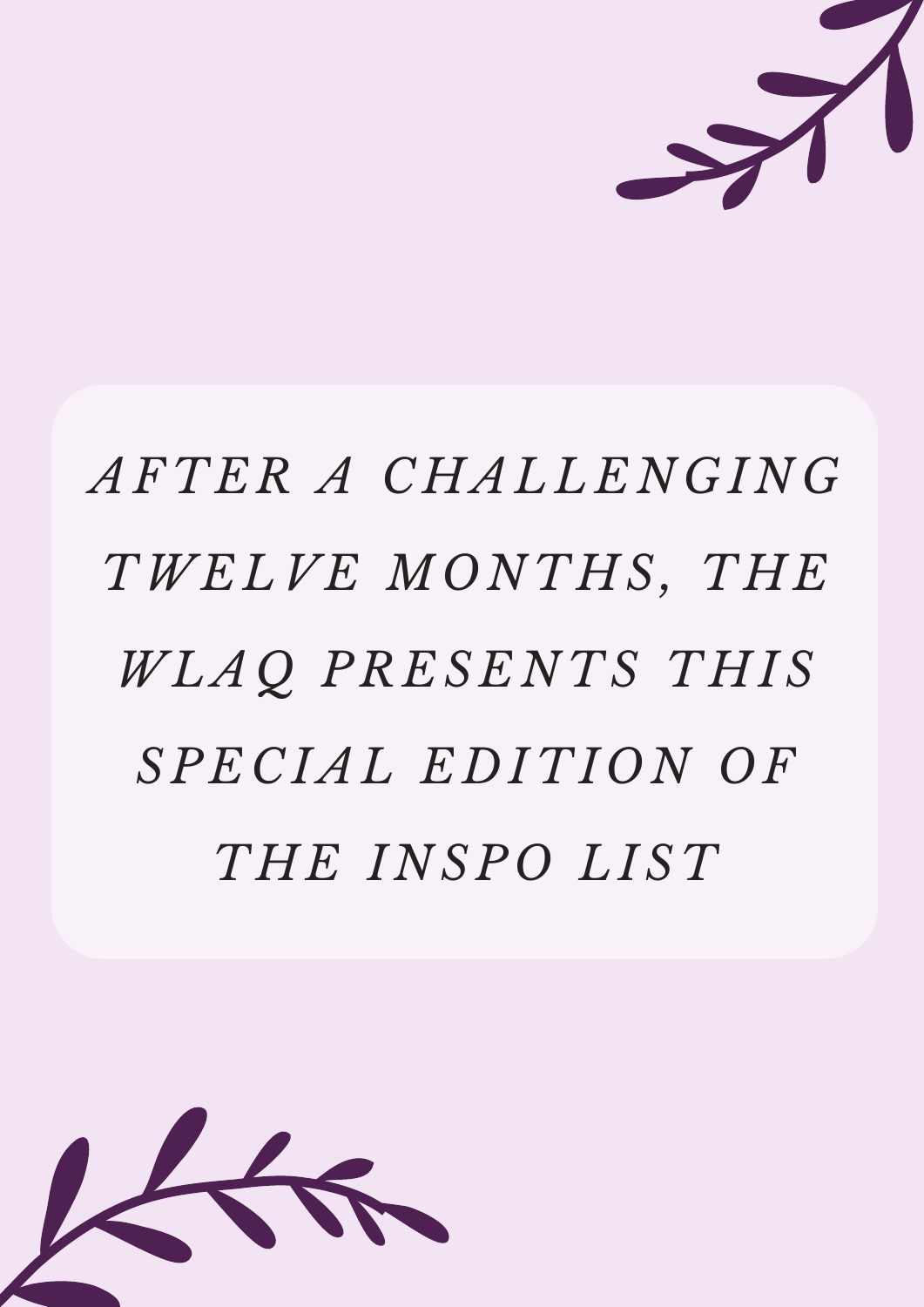#### PRESIDENT'S MESSAGE

*Catherine Cheek President*



Last year, I wrote that there had never been 12 months like 2020. Despite the legacy of 2020 conditions, 2021 was not the same as 2020. In March 2021, we expected to return to something that resembled, if not replicated, our pre-COVID-19 life, but with inclusion of progressive changes in work and domestic flexibility.

We spoke casually of a resumption of pre-COVID activities. We expected the worst to be over. In short, we were mentally prepared for an intense sprint to the end of the COVID-19 upheaval.

Instead, we have found ourselves grinding through 2021 into 2022, having lived through a time where endurance and stamina were the essential skills in our skillset. At the beginning of 2021, we anticipated that we would go hard and fast to get to an early finish. We were not prepared for the extended effort of a marathon.

This year, the WLAQ Committee would like to acknowledge the women who have made this effort possible, because without this sustenance, it is difficult to imagine continuing with depleted energy, patience and personal resources.

Because we wish to acknowledge the value of those who have checked in on us, lifted our spirits and reminded us how competent we are, we have offered the opportunity to thank our fellow women lawyers to our membership. The women mentioned in this year's list have given the gifts of support and encouragement in the last 12 months to another member of our organisation.

WLAQ also acknowledges all firms, businesses, chamber groups and organisations who have contributed to the profession's ability to adapt to the 2021/2022 marathon.

This is the fifth year that WLAQ has published its Inspo List. All the women listed hold a law degree either in or from Queensland.

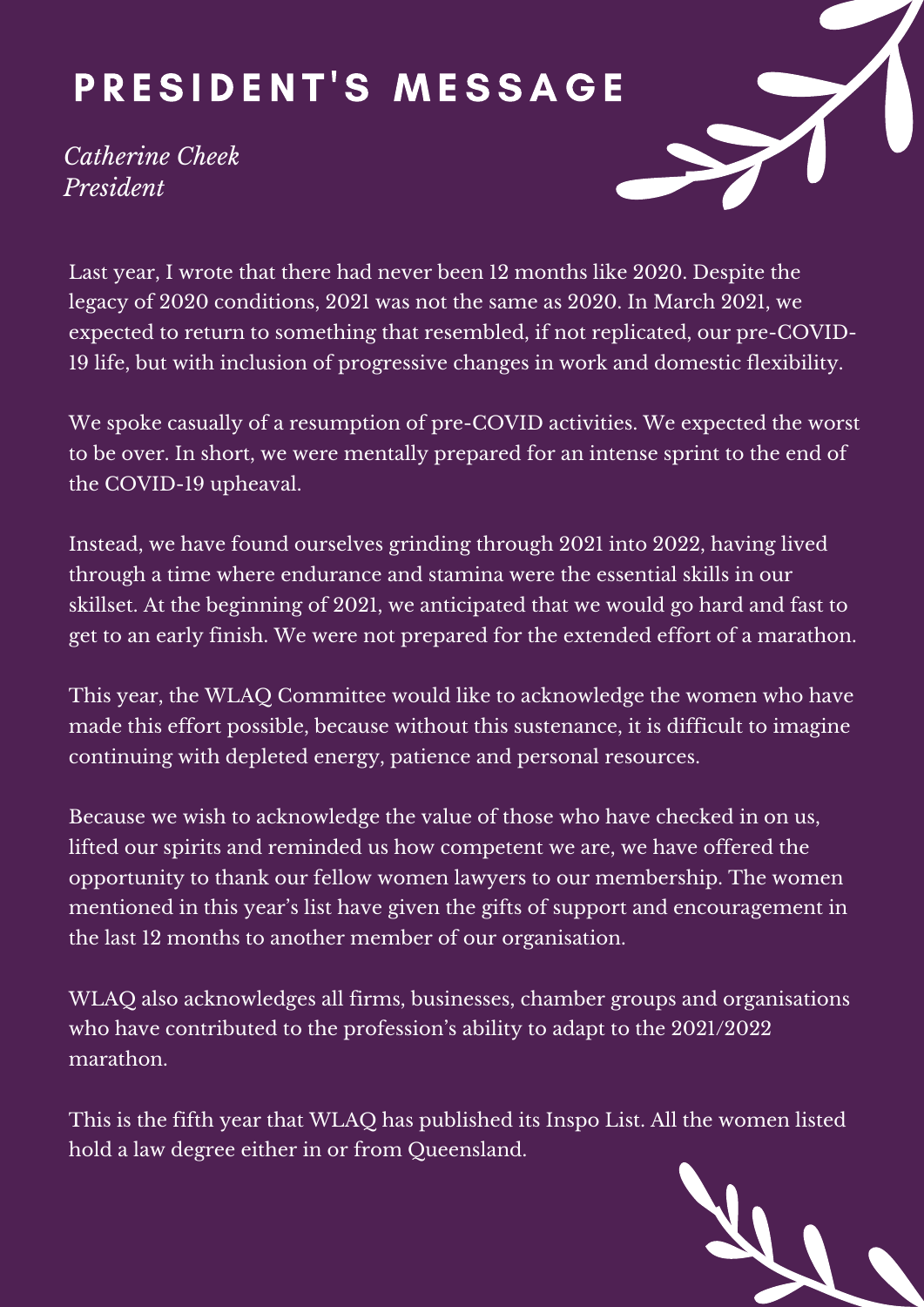



**Alysha Jacobsen** Bouchier Khan Lawyers

> **Amanda Bain** Crown Law

#### **Amanda Gilmour** Shine Lawyers

**Amie Mish-Wills** Fair Work Ombudsman

**Amy Honan** Honan Family Law

**Amy Zanders** RSPCA

#### **Andrea Perry-Petersen** Reimagining Justice

*It' s the colleagues you can call for support at any hour that truly matter*

**- WLAQ on Amy Honan**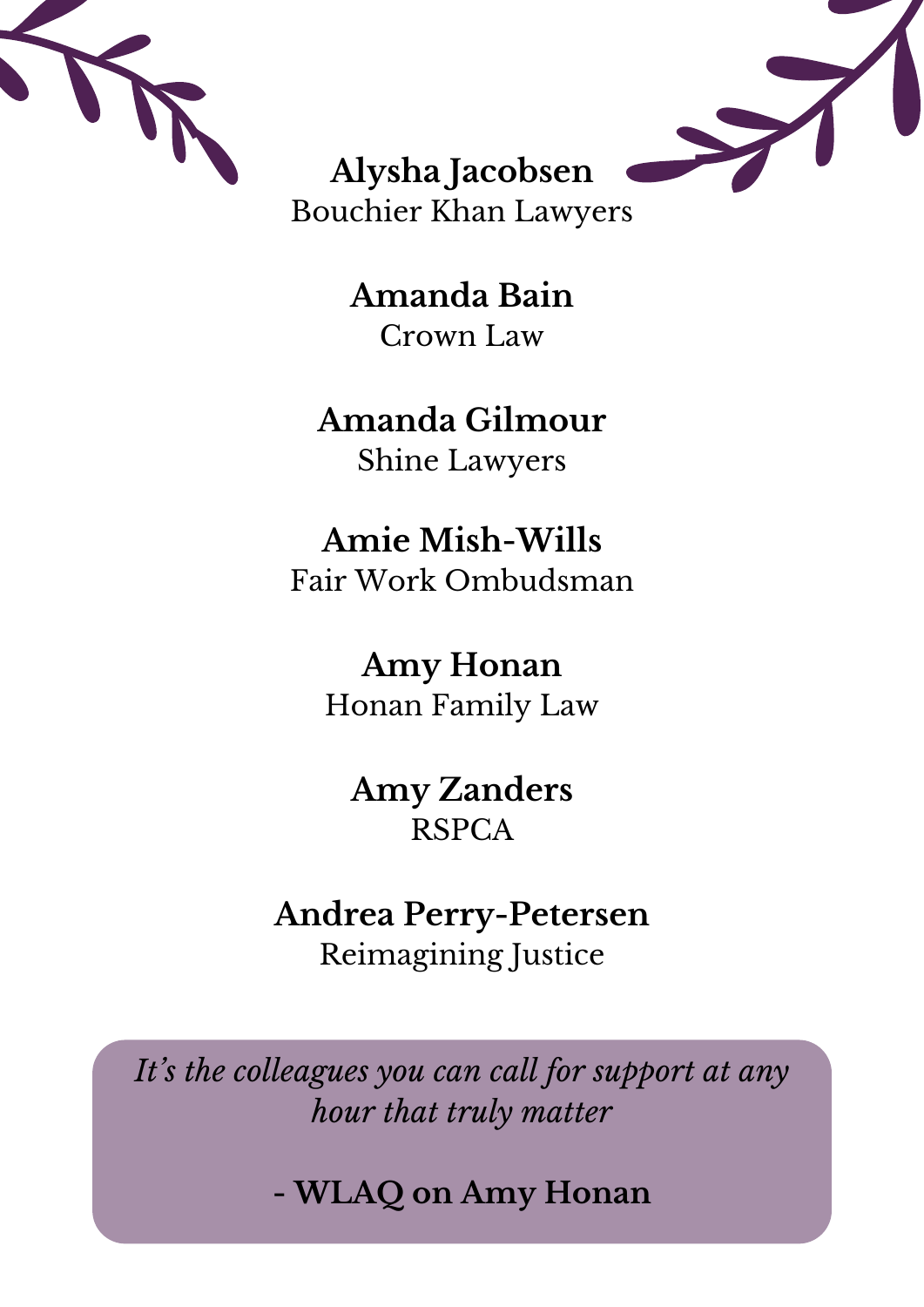

**The Honourable Ann Lyons** Formerly Supreme Court of Queensland

> **Ann-Maree David** College of Law Queensland

> > **Anna Tichborne** Megaport

**Anna-Maria Lofaro** MinterEllison

**Senior Judicial Registrar Anne-Marie Rice** Federal Circuit and Family Court of Australia

> **April Freeman** More Chambers

*Throughout 2021, April juggled an extremely busy practice as well as family commitments with her two young boys with style and grace. Despite how busy she is she maintains contact with our tight group of female lawyer friends to ensure we have regular catch ups and opportunities to vent to each other.*

**- WLAQ on April Freeman**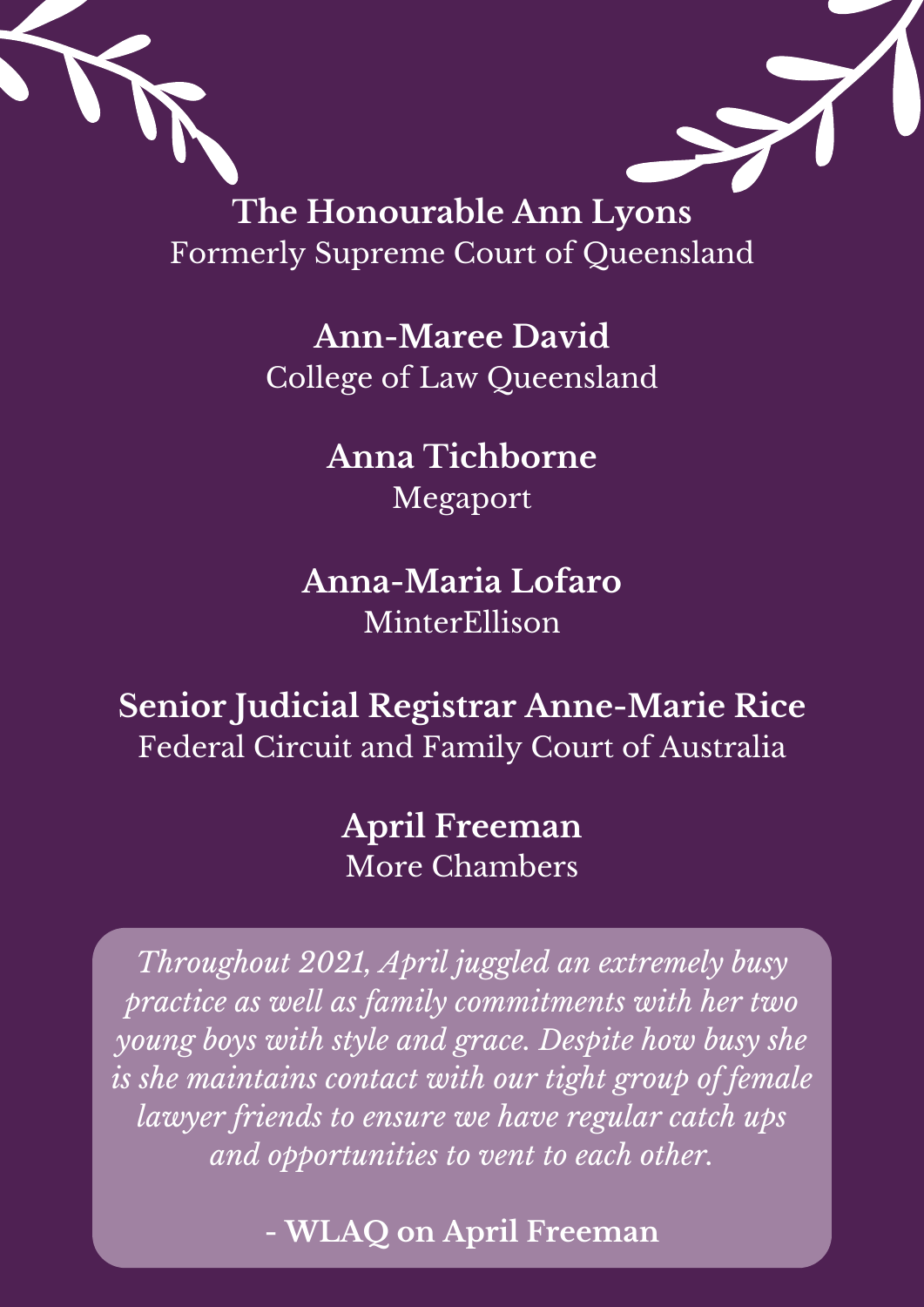



**Ashleigh Harrison** Maurice Blackburn Lawyers

> **Ashleigh Poole** Thynne + Macartney

**Avelina Tarrago** North Quarter Lane Chambers

#### **Magistrate Belinda Merrin** Brisbane Magistrates Court of Queensland

## **Beth Rolton**

Travis Schultz & Partners

*Beth personally ensured each of her team members felt valued and appreciated during what was a dif icult time due to COVID and staf ing changes. She encouraged and motivated me to progress my career at a time I felt it wasn 't possible. Beth' s continued encouragement made me realise I could achieve things I'd previously thought weren 't possible.*

#### **- WLAQ on Beth Rolton**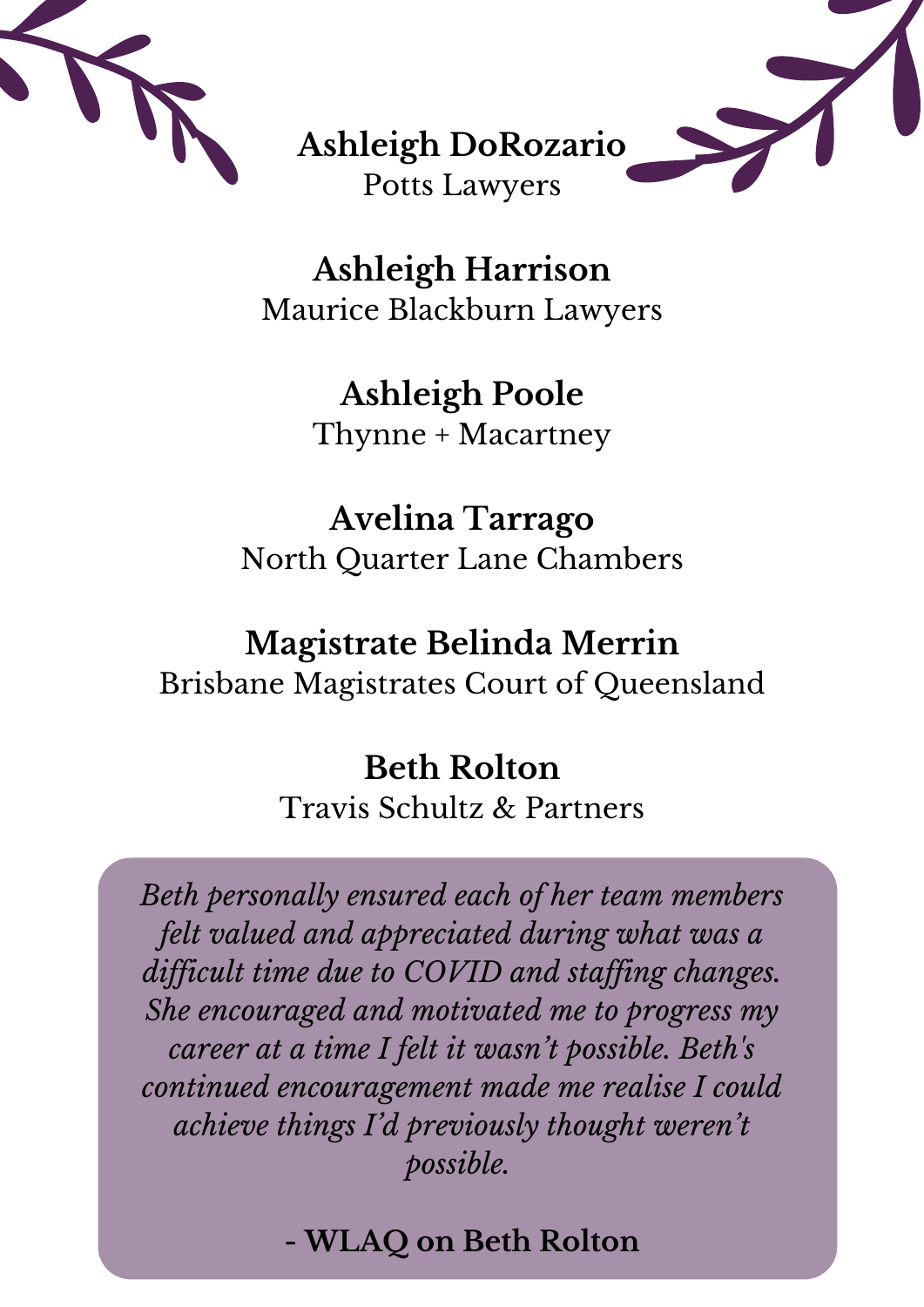

**Bettina Trenear** Queensland Police Service

**Dr Bridget Cullen** Administrative Appeals Tribunal

**Carolyn Juratowitch** Hub Community Legal Centre

> **Cassandra Heilbronn** Private Family Office

**Cate Heyworth-Smith QC** Chambers 33

**Justice Catherine Carew** Federal Circuit and Family Court of Australia (Div 1)

> **Dr Catherine Brown** Queensland University of Technology

*Her knowledge and generosity of time have meant more than I can say; not to mention the small matter of time zones.*

**- WLAQ on Cassandra Heilbronn**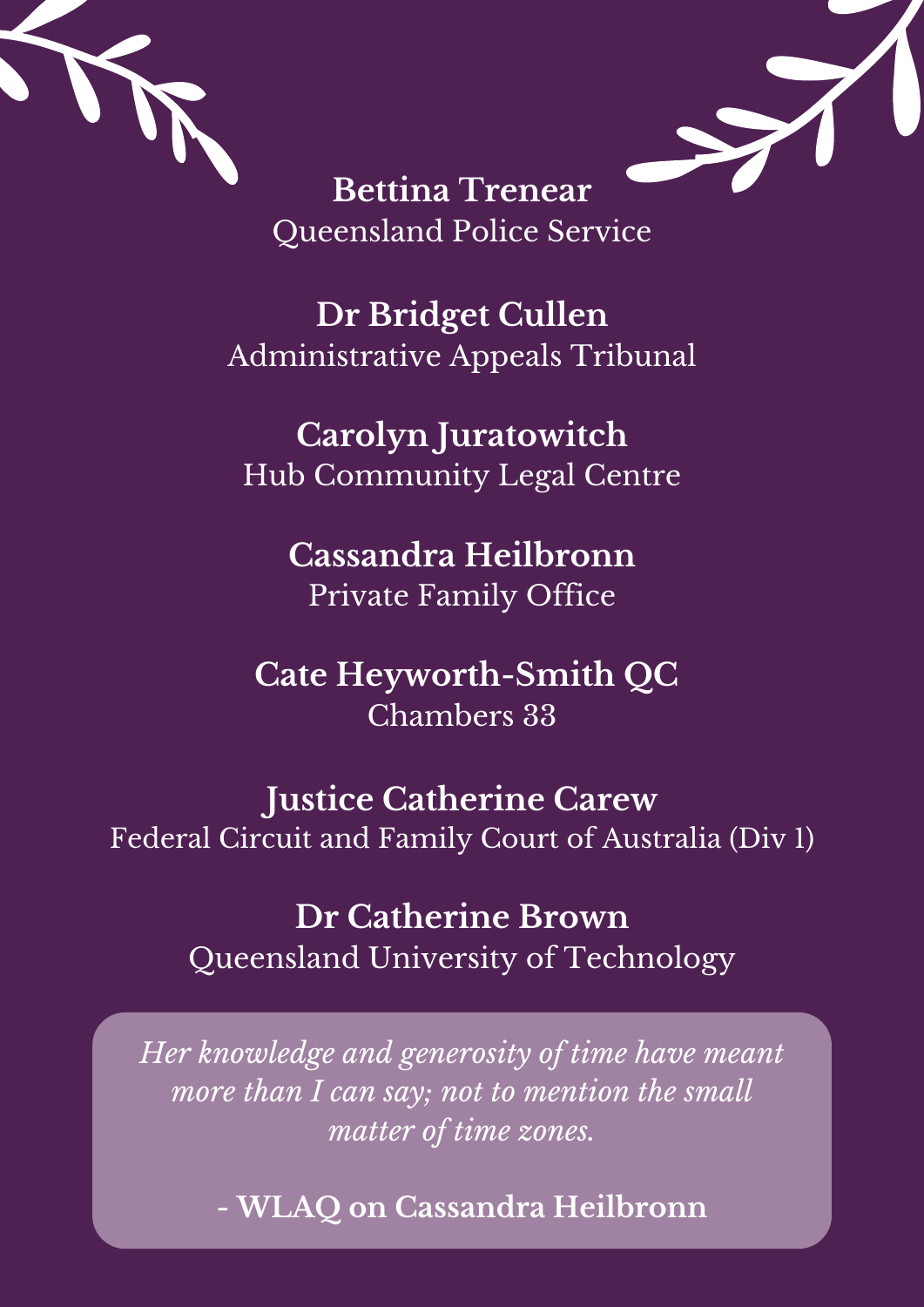

**Chief Justice Catherine Holmes AC** Supreme Court of Queensland

> **Cecelia Bernardin** Blair Chambers

**Chelsea Saldumbide** McConnell & Saldumbide Criminal Lawyers

**Chloe Kopilovic**

FC Lawyers

**Christa Nicola** ODPP

**Claire Grant** 31 Sturt Chambers

*Claire takes my calls after hours, weekends, whenever I need. She helped me a lot recently when I wanted to quit being a lawyer and she talked me through things and gave me the confidence that I needed to keep at it.*

**- WLAQ on Claire Grant**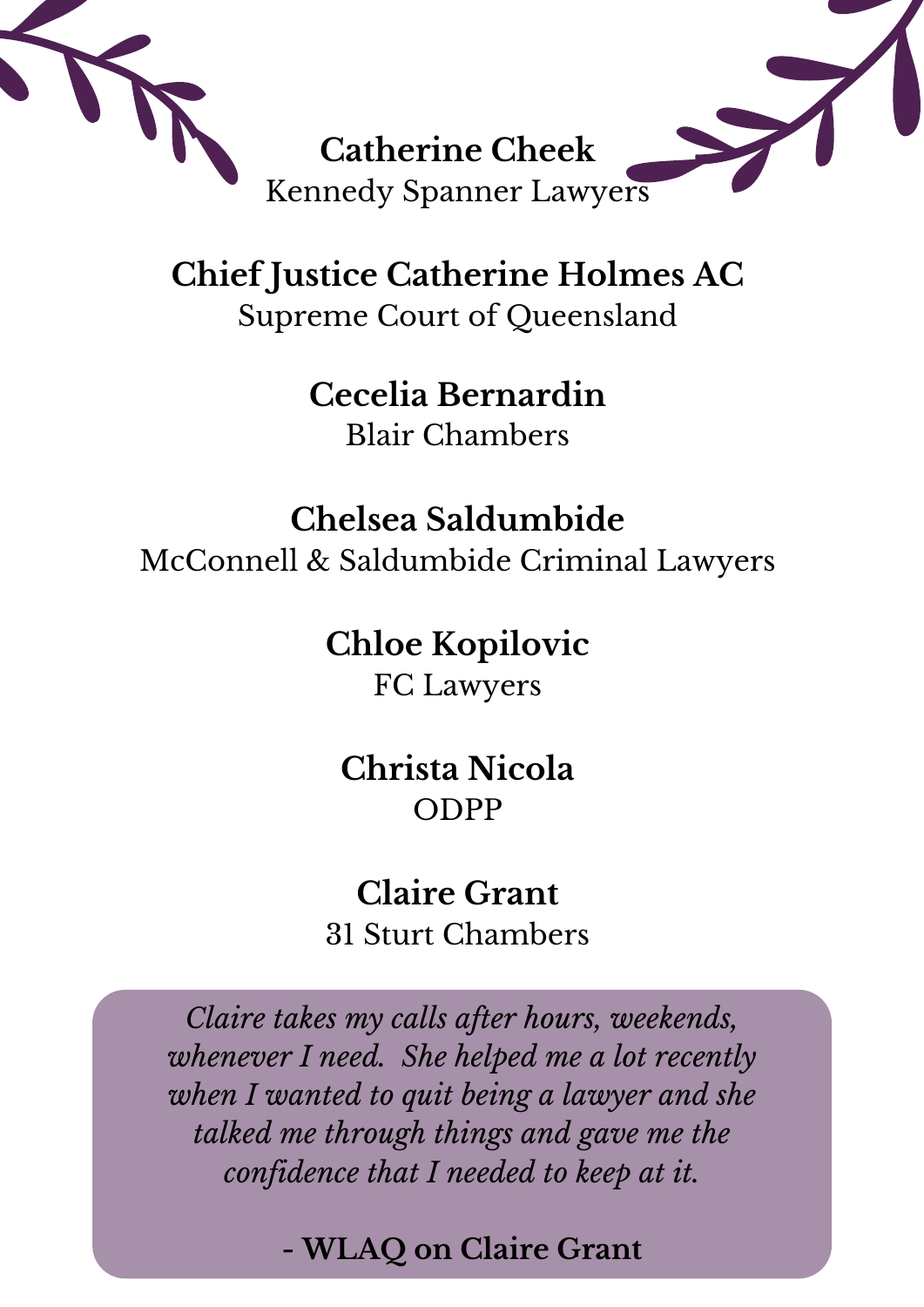



**Clare Hine** Clare Hine Lawyers

#### **Magistrate Clare Kelly** Beenleigh Magistrates Court of Queensland

#### **Senior Judicial Registrar Clare McCormack** Federal Circuit and Family Court of Australia

**Clare O'Connor** Fullagar Chambers

**Clarissa Rayward** Brisbane Family Law Centre

#### **Claudia Georgouras** ODPP

*Clare is a huge source of support to me and her line is always open whenever I need a friendly and understanding ear to listen!*

**- WLAQ on Clare Hine**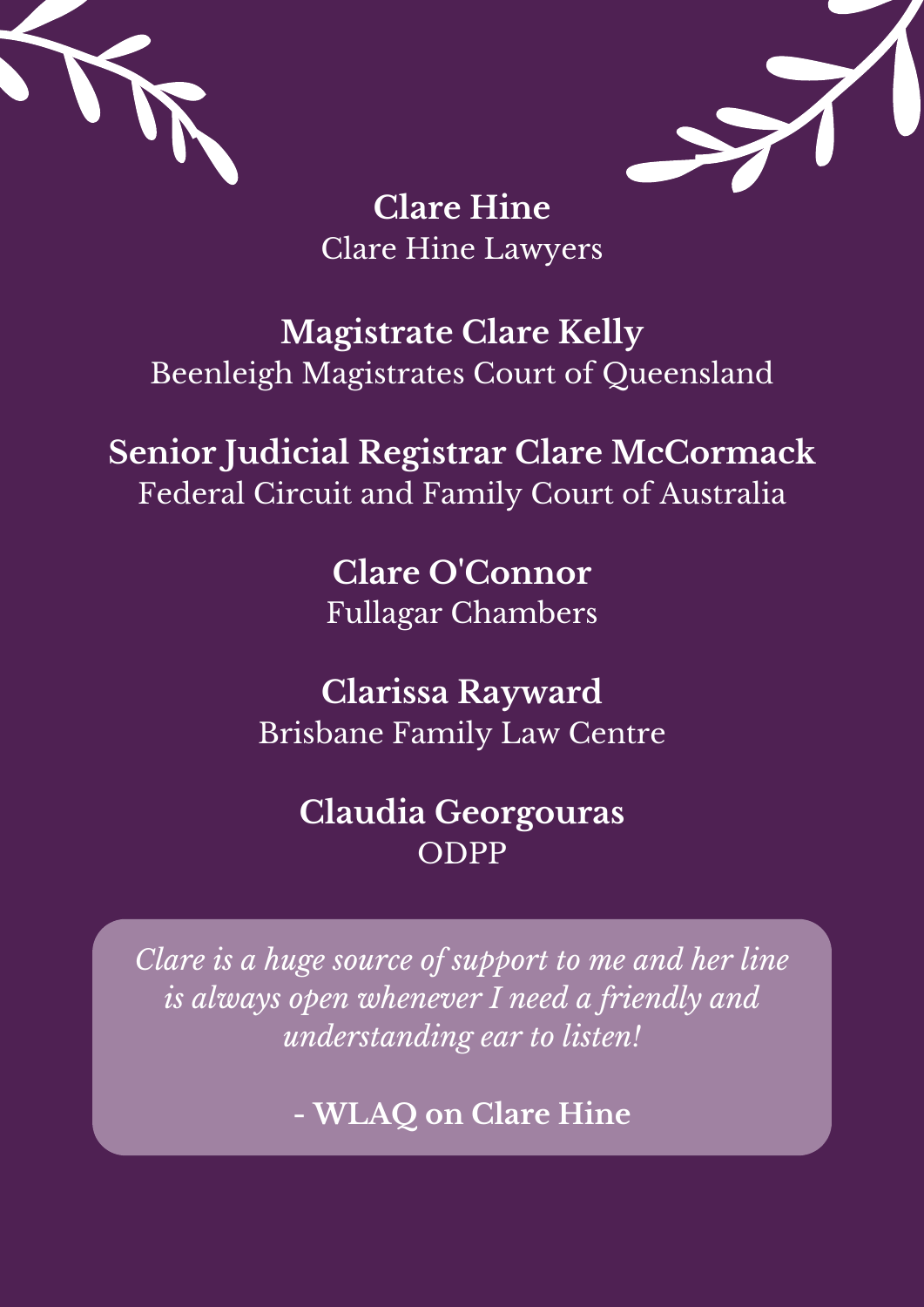

**Danielle Illiffe** Youth Advocacy Centre

**Davina Lucas** Legal Aid Queensland

#### **Judge Dearne Firth** Federal Circuit and Family Court of Australia (Div 2)

#### **Deborah Awyzio**

DA Family Lawyers

#### **Deborah Mitchell**

Administrative Appeals Tribunal

*I didn 't know Dale before I came to the bar in 2021, but we connected via a social media group and she was instantly supportive to me and of ers me her time and support and mentoring. Dale recently organised a get together - a small group of women barristers with the sole purpose of enabling us to meet each other and get to know each other for support and ideas sharing.*

#### **- WLAQ on Dale Brampton**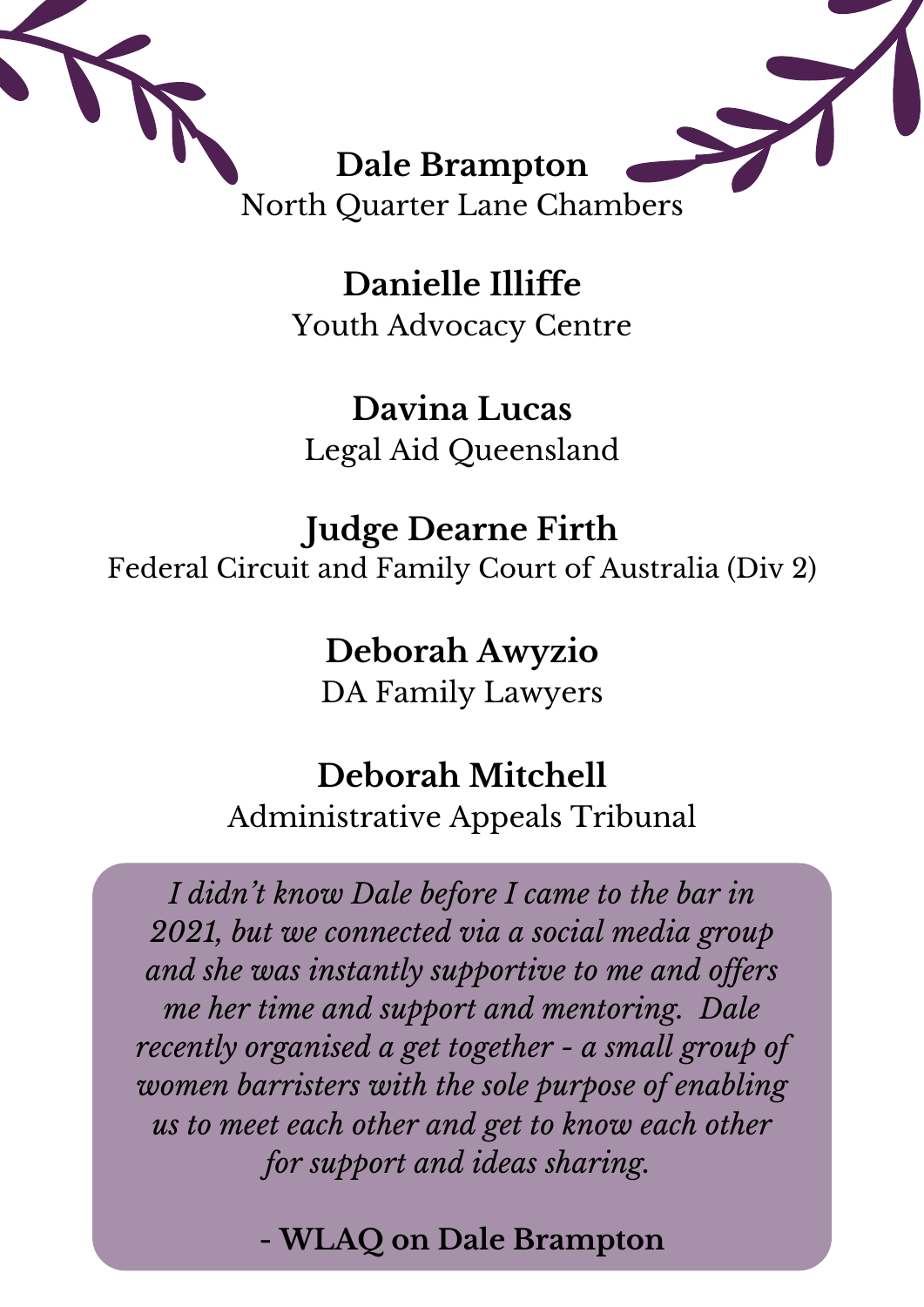

District Court and Children 's Court of Queensland

> **Justice Debra Mullins AO** Queensland Court of Appeal

> > **Dejana Kovac** ODPP

**Diane Ruhl** Ruhl Family Law Centre

**Dominique Lamb** National Retail Association

#### **Donna Callaghan** Jeddart Chambers

*Donna is a quiet achiever, but she was the first and most supportive person to me at the bar. No one talks about how isolating the bar is, but in 2021 Donna made me feel welcome, like I had a community from day one at the bar, and she is generous with her time and knowledge.*

**- WLAQ on Donna Callaghan**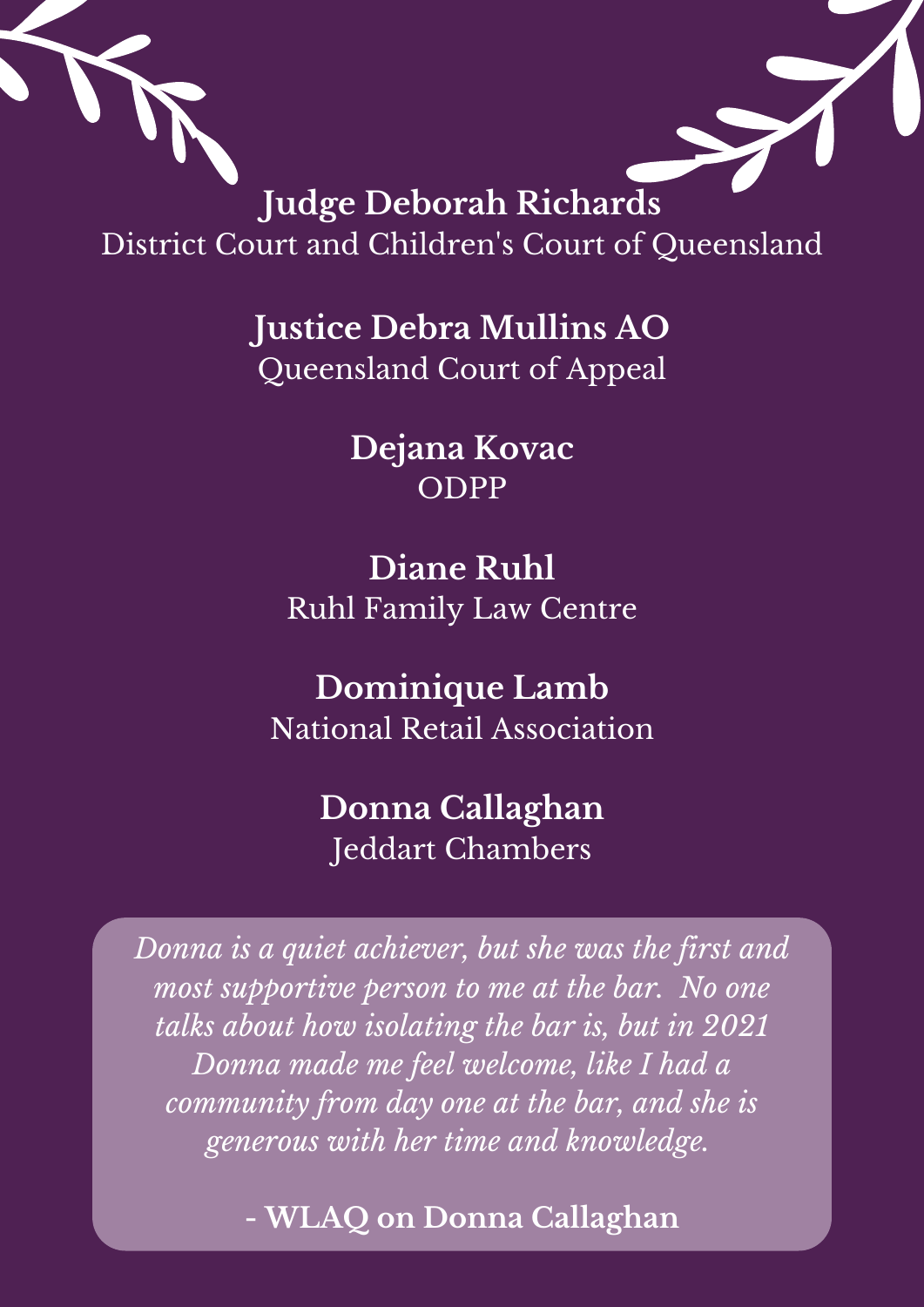

**Elizabeth Kelso** ODPP

**Elizabeth Shearer** Shearer Doyle Law

> **Emma Davis** Shine Lawyers

**Emma Fitzgerald** Jeddart Chambers

**Emma Lewis** Shand Taylor Lawyers

**Erin Shaw** O'Reilly Shaw Lawyers

*She has always made herself available to chat whether it relates to work or personal stress and has provided helpful advice that has assisted me during more dif icult periods of 2021.*

**- WLAQ on Elizabeth Kelso**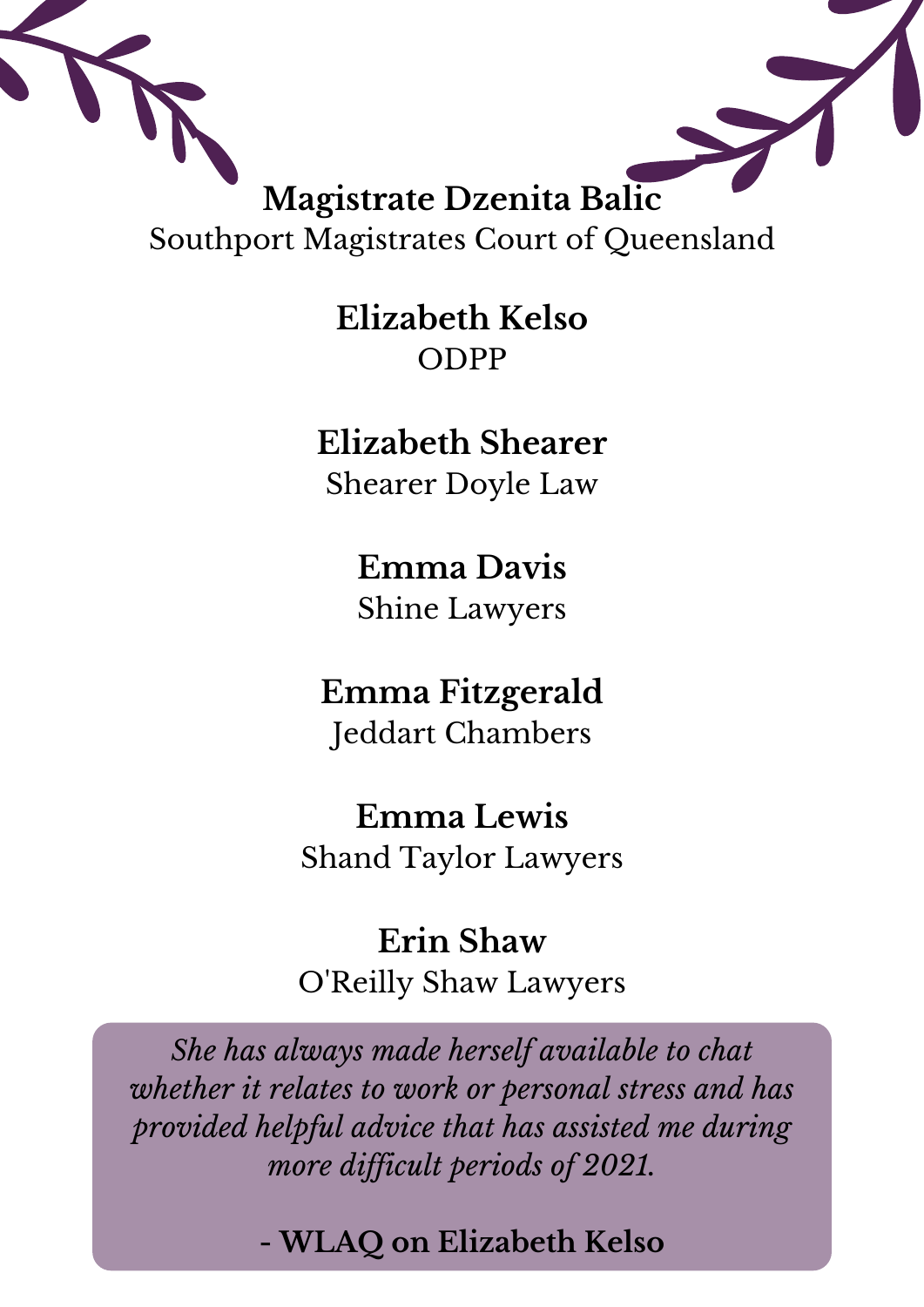

**Felicity Nagorcka** Crown Law



**Genevieve Dee** Lander & Rogers

**Georgina Wong** Colin Biggers & Paisley

#### **Hannah Wordsworth** MA Kent & Associates

**Helen Ashton** East Coast Injury Lawyers

**Helen Blaber** Prisoners ' Legal Service

#### **Justice Helen Bowskill**

Supreme Court of Queensland

**Helen Davison** More Chambers

*Georgina is a fearless advocate who has been an exceptional mentor to me throughout 2021 and consistently shows me that you can have it all work success, a social life and a family life.*

**- WLAQ on Georgina Wong**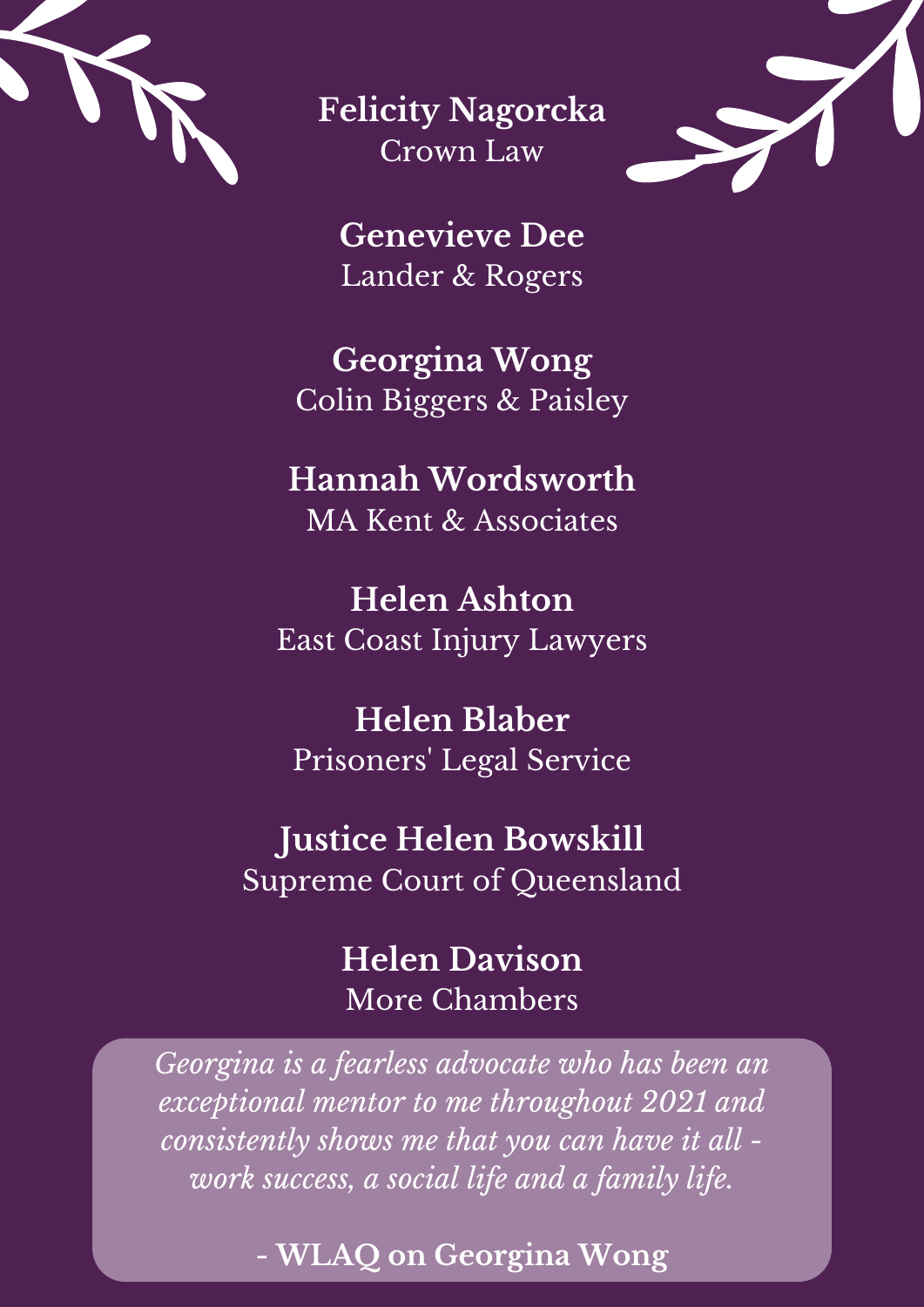



**Helen Driscoll** Rose Litigation

**Dr Jacoba Brasch QC** Inns of Court

> **Jamie Shine** Shine Lawyers

#### **Magistrate Jane Bentley** Coroners Court of Queensland

**Jane Bowes**

Maurice Blackburn Lawyers

### **Magistrate Janice Crawford**

Brisbane Magistrates Court of Queensland

#### **Jemima Harris** Megaport

*I worked with Helen on the executive of Queensland Young Lawyers and she provided incredible support in the 2021 year through her bubbly energy, decisive action and community spirit.*

**- WLAQ on Helen Driscoll**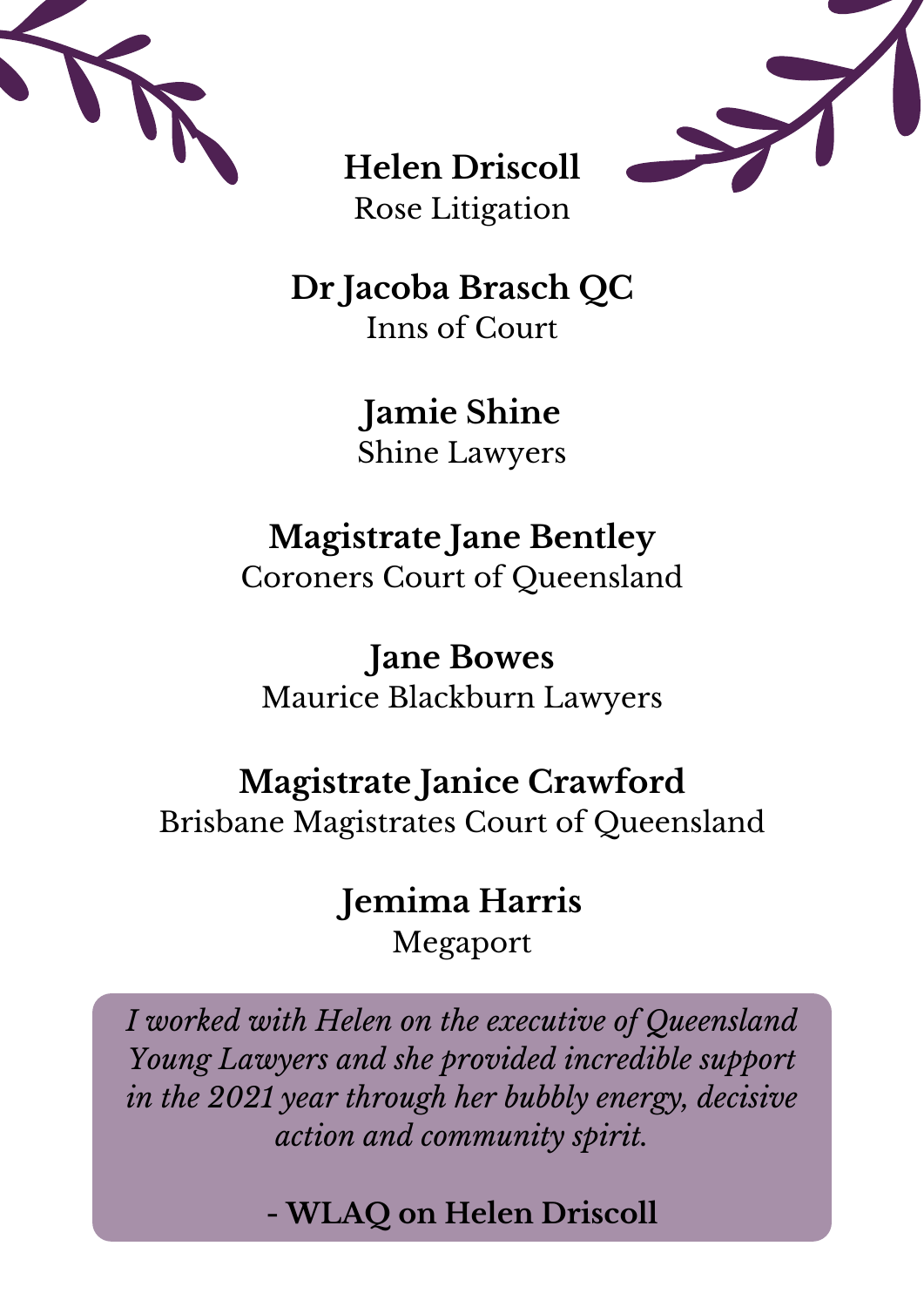



**Jessica Goldie** Queen 's Arms Chambers

**Jessica Grumelart** DA Family Lawyers

**Jessica McClymont** Hemmant' s List

**Jessica Popple** Pippa Colman & Associates

**Jessica Shuttleworth** Shuttleworth Legal

#### **Jo-Anne Hunt** Legal Aid Queensland

*I joined Legal Aid Queensland in March 2020 when COVID-19 was just beginning to present challenges for our profession. I was new to the organisation and did not have many familiar faces around me. Since that time, Jo-Anne has become a firm supporter of and constant inspiration to me.*

**- WLAQ on Jo-Anne Hunt**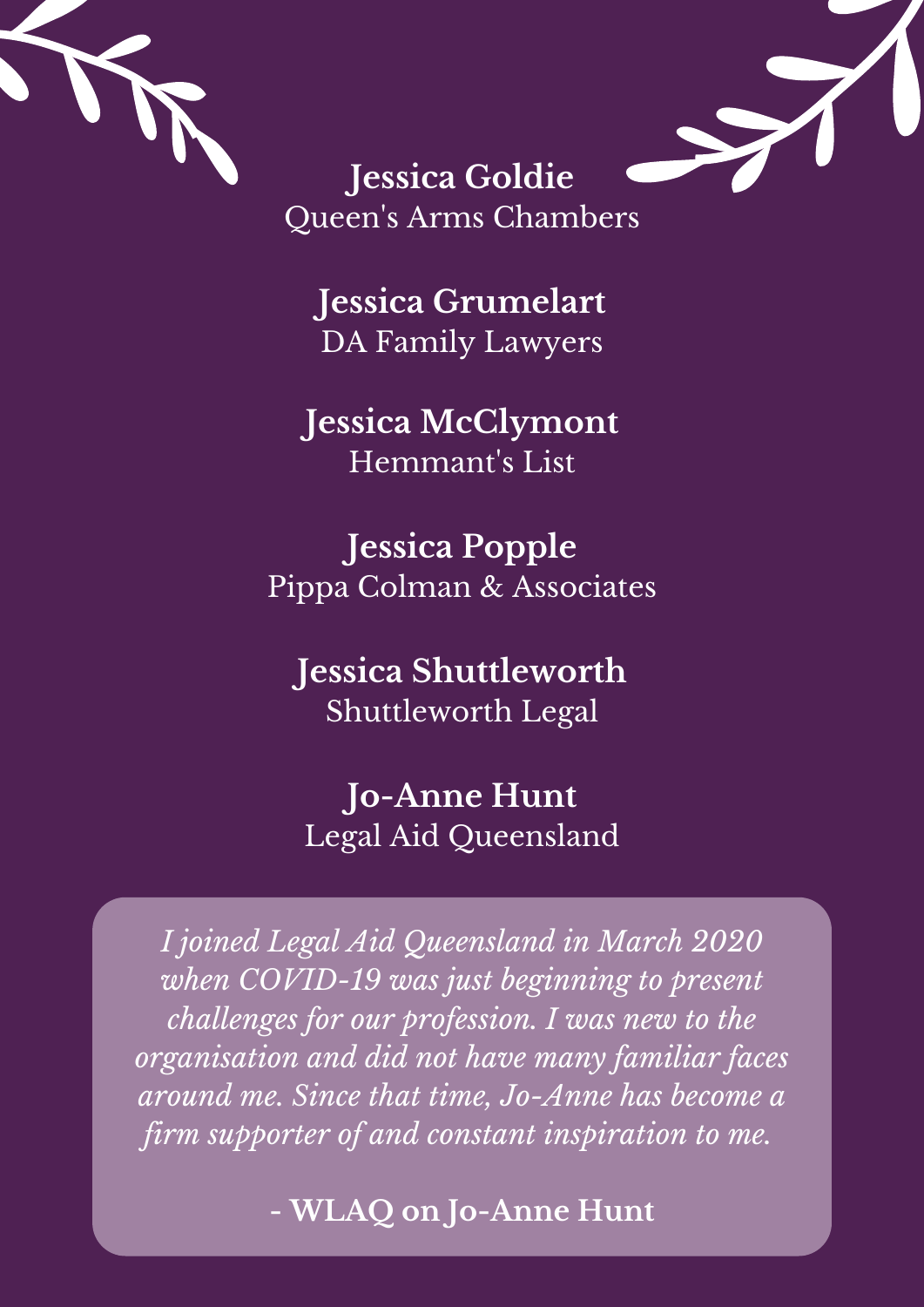

**Jodie Willey** Shine Lawyers



**Jodie Wooldridge QC** ODPP

> **Joelene Seaton** MBA Lawyers

**Judy Stewart** Stewart Family Law

**Cr Kara Cook** Brisbane City Council

**Kara Thomson** Queensland Law Society

> **Karen Gaston** Callinan Chambers

*When there has been a lot of confusion and anxiety thrown into our lives thanks to COVID, thank you for consulting with individuals to see what they need, for providing clear, calm guidance at all stages of the process and for reassuring everyone that we are important.*

**- WLAQ on Jodie Willey**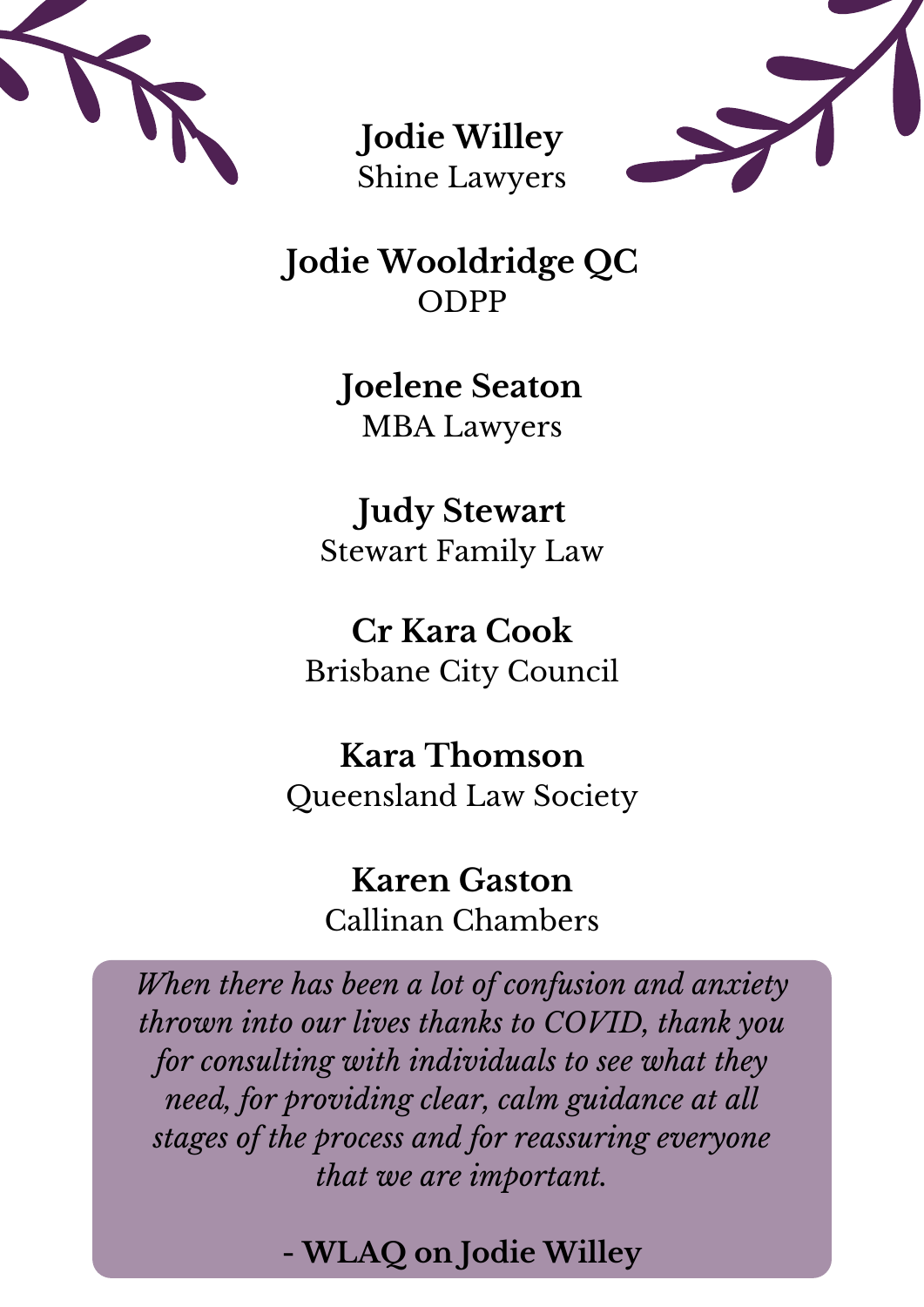

**Kate Juhasz** Lucas Chambers



**Dr Kate van Doore** Griffith University

> **Kate Witt** Clyde & Co

**Katherine Manby** VM Family Law

**Kathryn Finlayson** MinterEllison

**Kathryn McMillan QC** Quay 11 Chambers

**Kellie Walker** Legal Aid Queensland

*She is an inspiration, and during the challenges of the past 12 months has proven herself to be a tremendous leader. She makes me better simply through her warmth, encouragement and support, and being such a great role model.*

**- WLAQ on Kathryn Finlayson**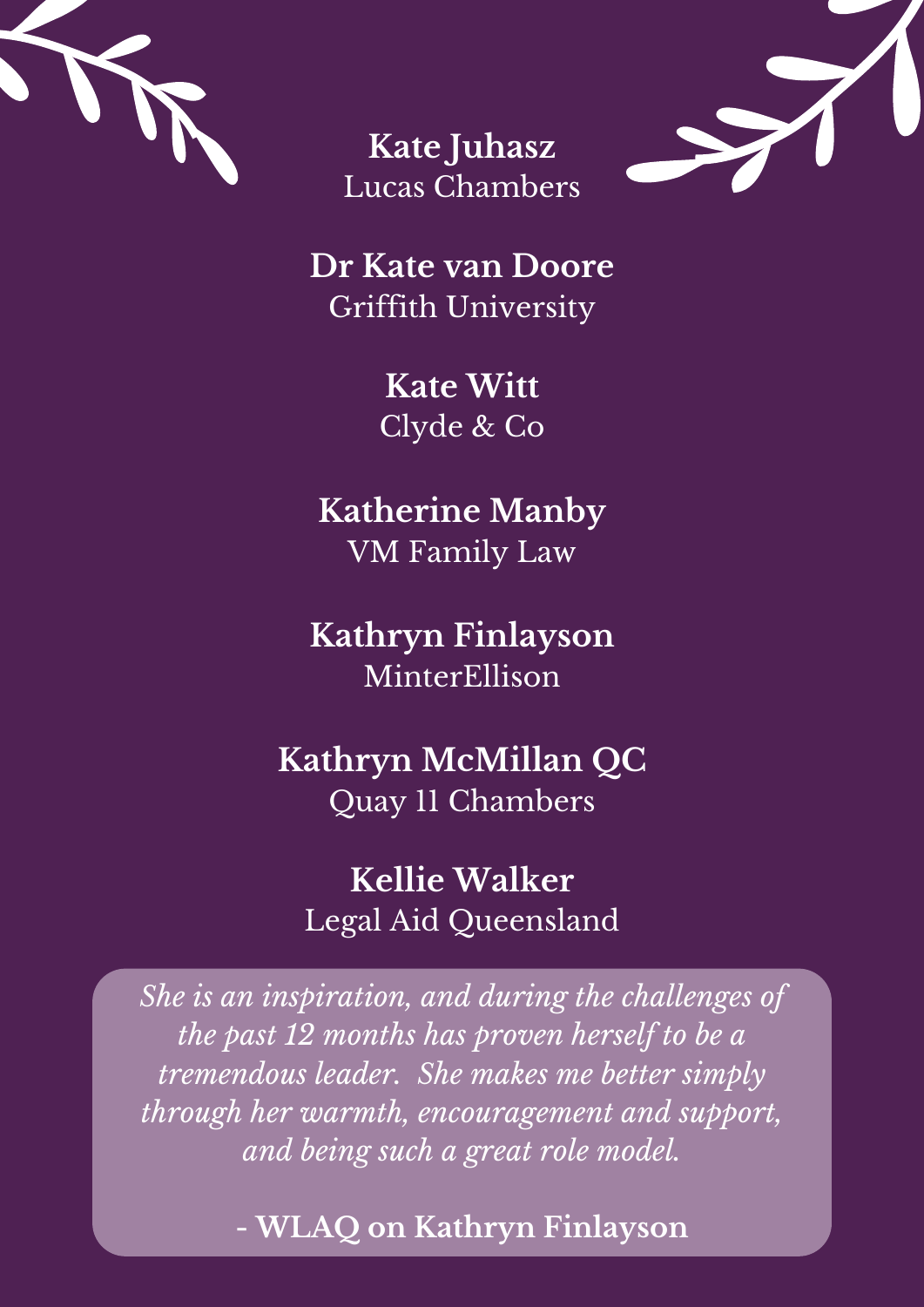



**Kerala Drew** Wallace Davies Solicitors

**Kiarah Grace Kelly** Brisbane Family Law Centre

#### **Kirsten Van Der Wal** Maurice Blackburn Lawyers

**Krystal Kovac** Oncore

**Kylie Bell** Legal Aid Queensland

**Kyna Morice** Legal Aid Queensland

#### **Lara Soldi** ODPP

*Kiarah is a cheerleader for everyone who enters her orbit, her clients, her staf , her community and colleagues.*

**- WLAQ on Kiarah Grace Kelly**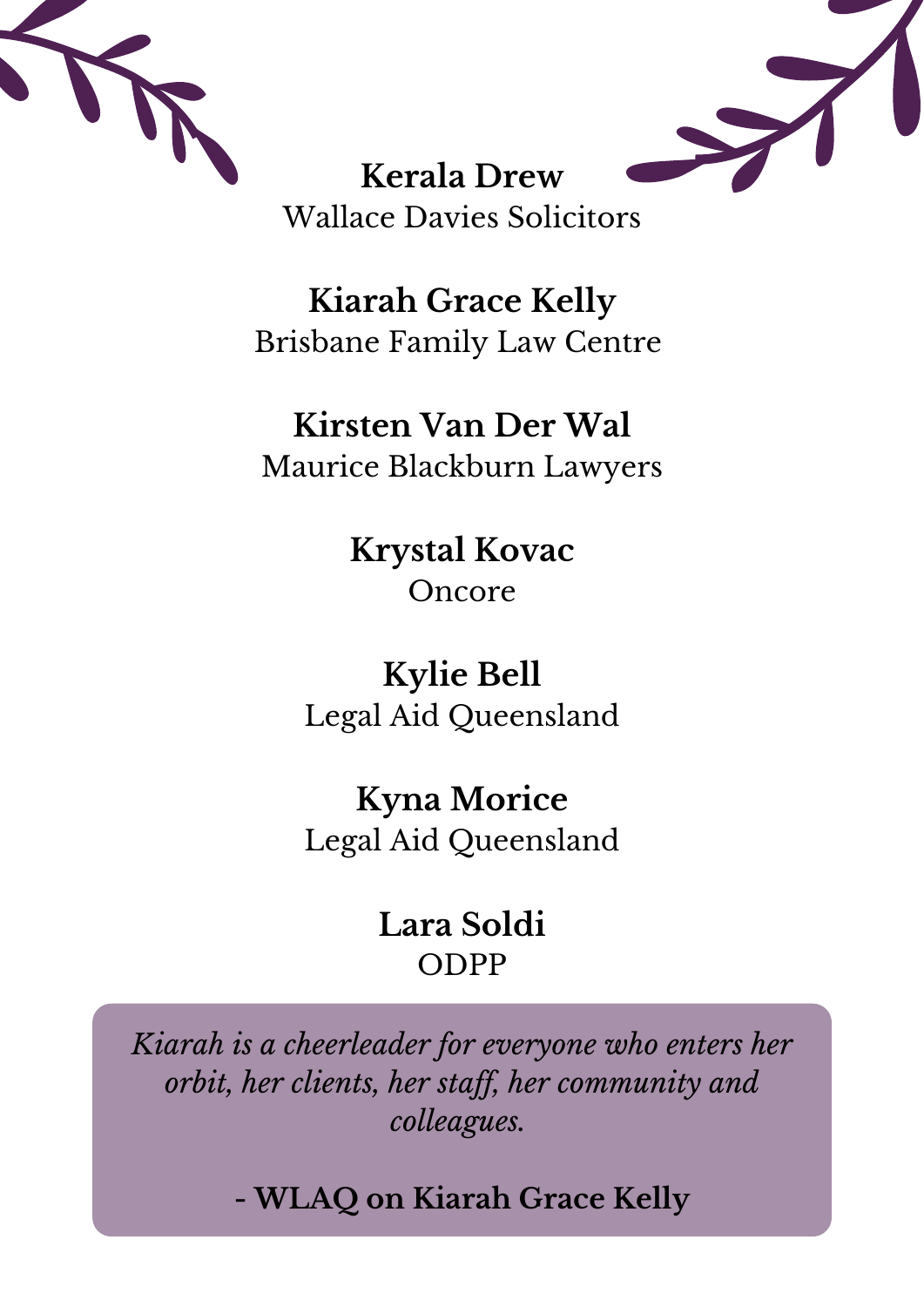



**Laura Ensinger** VM Family Law

**Laura Neil** Endeavour Chambers

**Laura Reece** Halsbury Chambers

#### **Leanne McDonald** Shine Lawyers

**Judge Leanne Spelleken**

Federal Circuit and Family Court of Australia (Div 2)

**Linda Cho** Robertson O'Gorman Solicitors

> **Lisa Foley** DA Family Lawyers

*Laura ' s selfless commitment to the welfare of her colleagues during the pandemic has been outstanding and will be remembered by many.*

**- WLAQ on Laura Reece**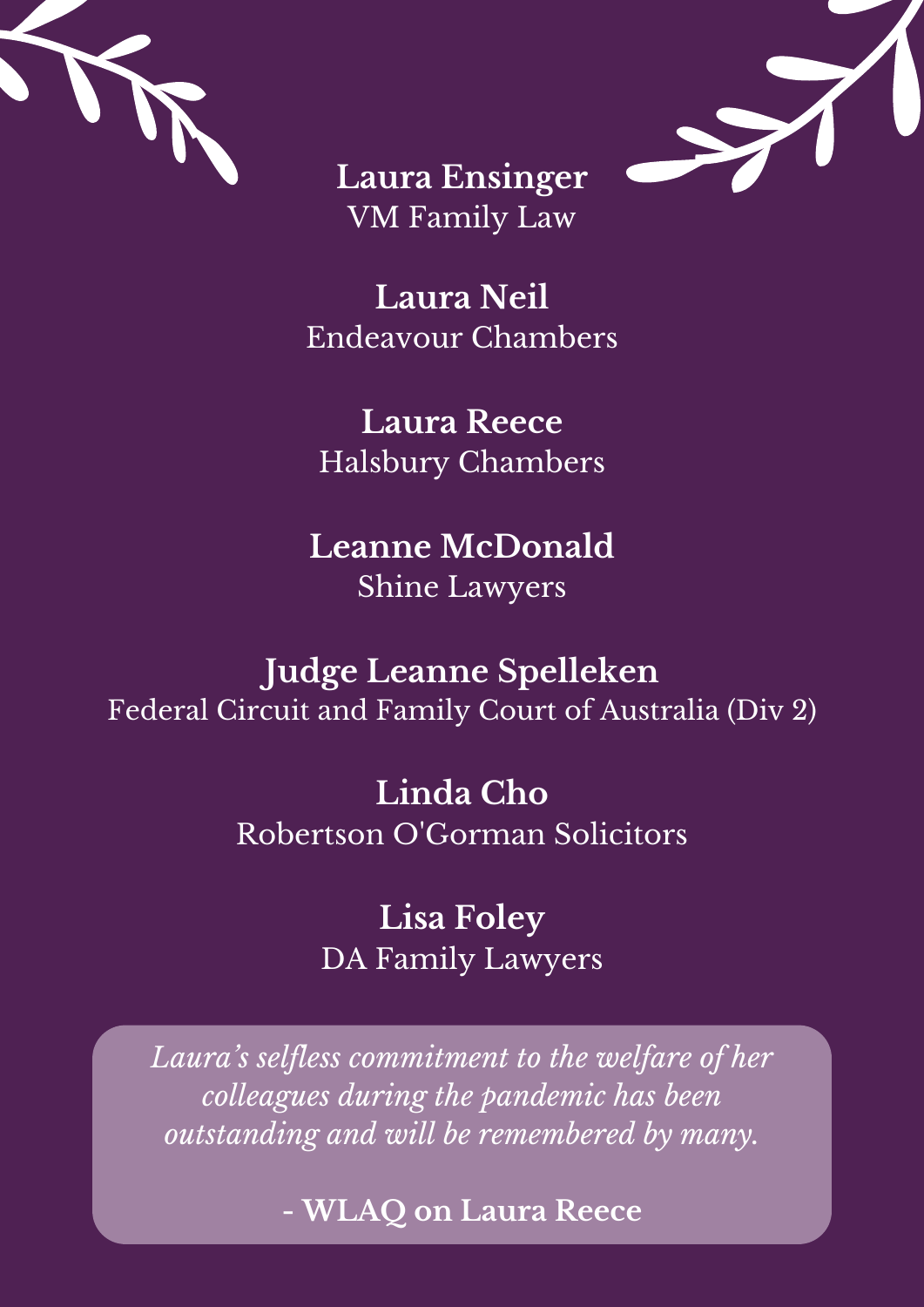

**Louise McCormack** Murdoch Lawyers



**Louise O'Reilly** O'Reilly Shaw Lawyers

**Margaret Brain** Maurice Blackburn Lawyers

> **Margaret Maloney** Crown Law

# **Megan Dudley**

Colin Biggers & Paisley

#### **Megan Fairweather** Queensland Health

#### **Megan Inglis** Hub Community Legal Centre

*During tough times, she is the one you want in your corner. She is adept at lifting people up to be the best version of themselves, doesn 't shy away from tough conversations, and is a constant inspiration. She has tackled new challenges this past 12 months with such aplomb.*

#### **- WLAQ on Megan Fairweather**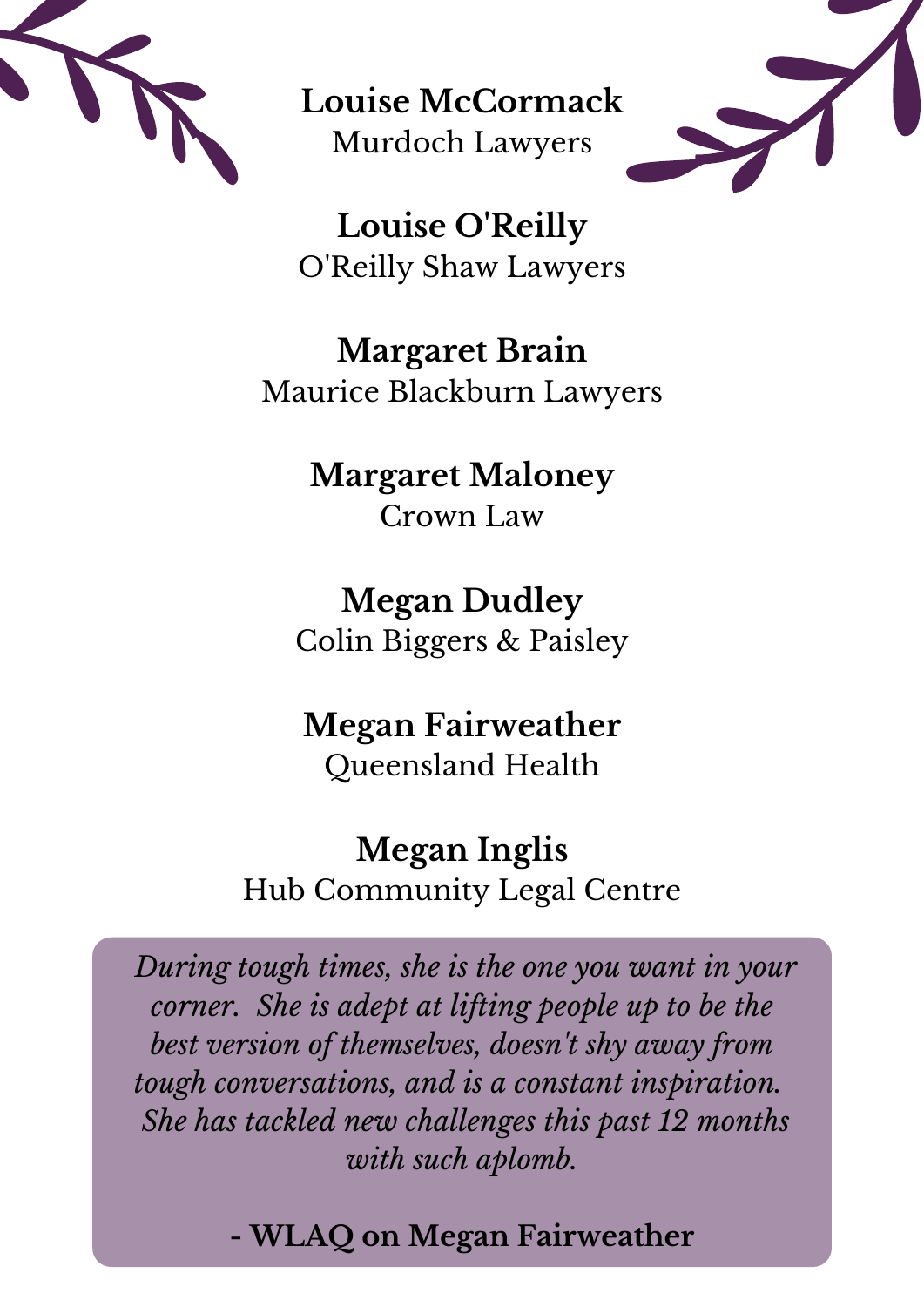

Innisfail Magistrates Court of Queensland

**Melia Benn** Endeavour Chambers

**Melinda Zerner** Jeddart Chambers

**Nadia Bromley** Women 's Legal Service Queensland

> **Nathalie Landaverde** Keane Legal

# **Nichola Di Muzio**

Thynne + Macartney

#### **Nickelle Morris** East Coast Injury Lawyers

*Nickelle has boundless energy and an unstoppable commitment to fight for the right outcome for her clients. She has supported me personally and professionally this year in many ways.*

**- WLAQ on Nickelle Morris**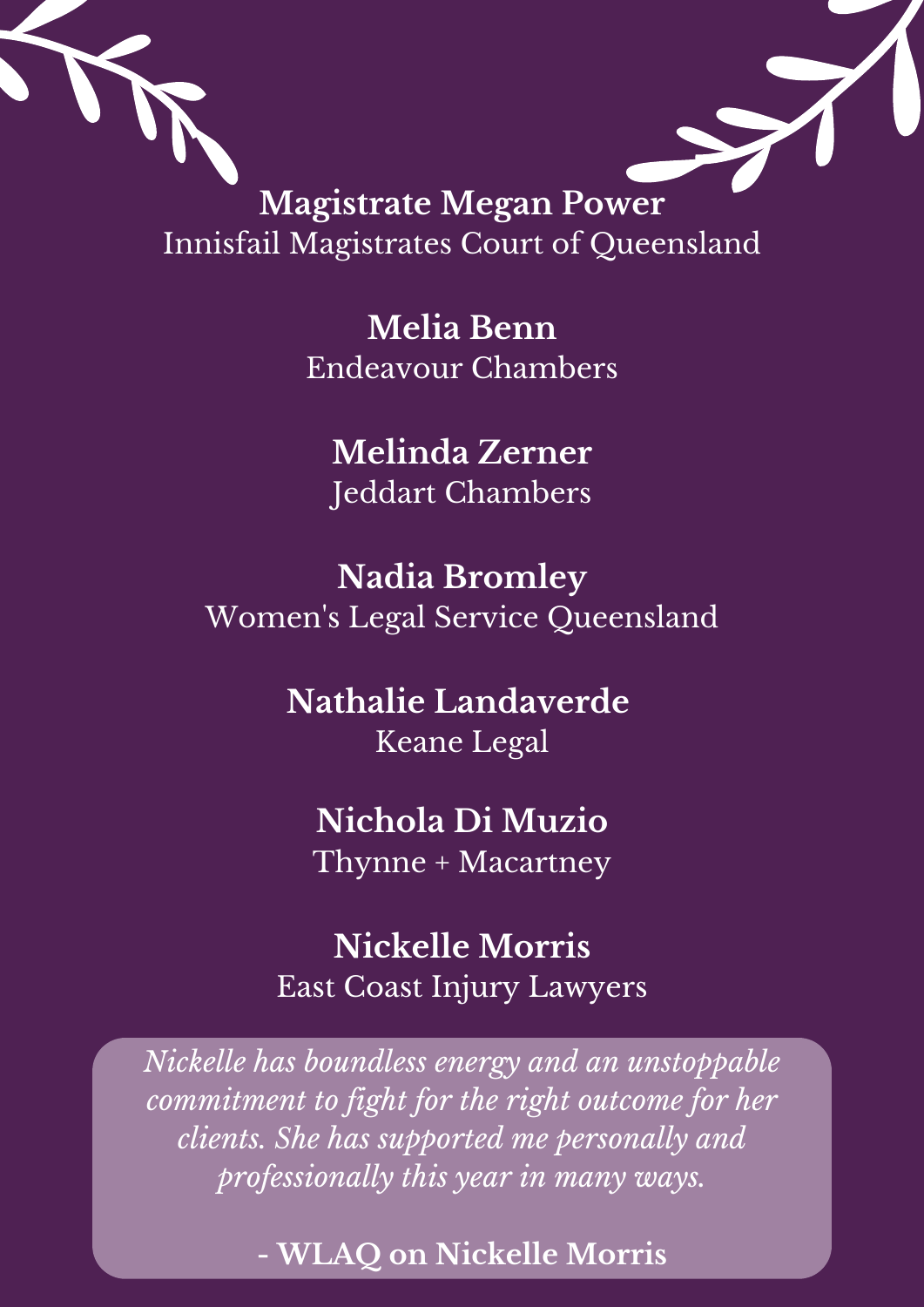

**Nicole Morgan** MinterEllison



**Niki Schomberg** Hartley Family Law

> **Nikki Gough** Gough Law

**Nikki Wawryk** Mental Health Review Tribunal

> **Nikola Prince** Legal Aid Queensland

**Patrina Clohessy** Crown Law

**Penny Feil** Accord Mediation

*During 2021, Patrina has been a shining example of someone who can handle adversity and still have space to support others. She has exhibited great fortitude at being flexible to support others to work in a dif erent way during the pandemic and whilst juggling family and work commitments.*

**- WLAQ on Patrina Clohessy**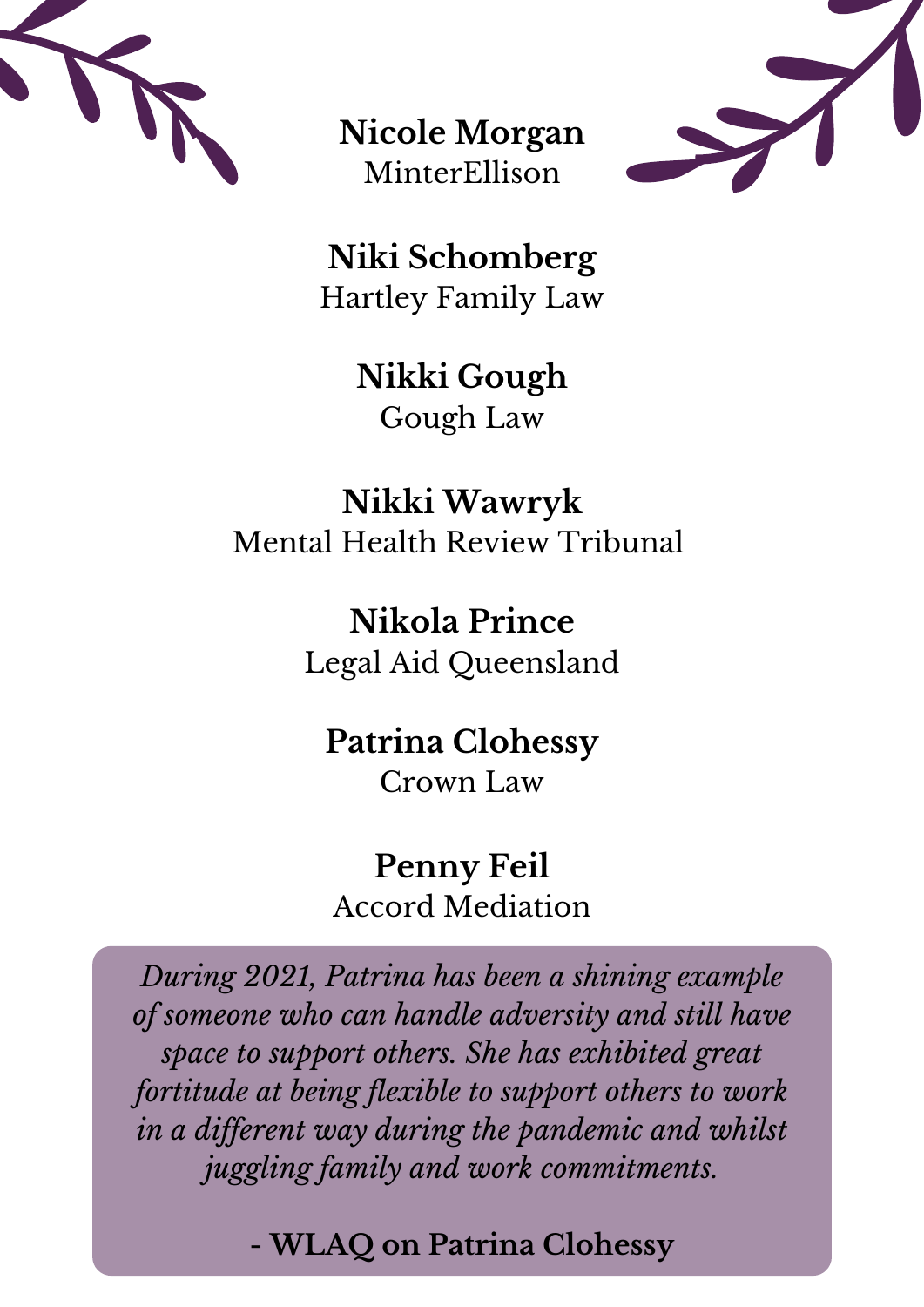

**Pippa Colman** Pippa Colman & Associates

> **Rachel Boivin** ODPP

**Rachel Stuart** KLM Solicitors

**Rachel Volzke** Fair Work Ombudsman

> **Rachelle Logan** Trinity Chambers

**Rebecca Horsley** Inns of Court

**Rebecca Jancauskas** Shine Lawyers

**Rebecca Treston QC** Callinan Chambers

*Rachel is a fantastic support, someone you can call with a question or complaint at any time of day.*

**- WLAQ on Rachel Stuart**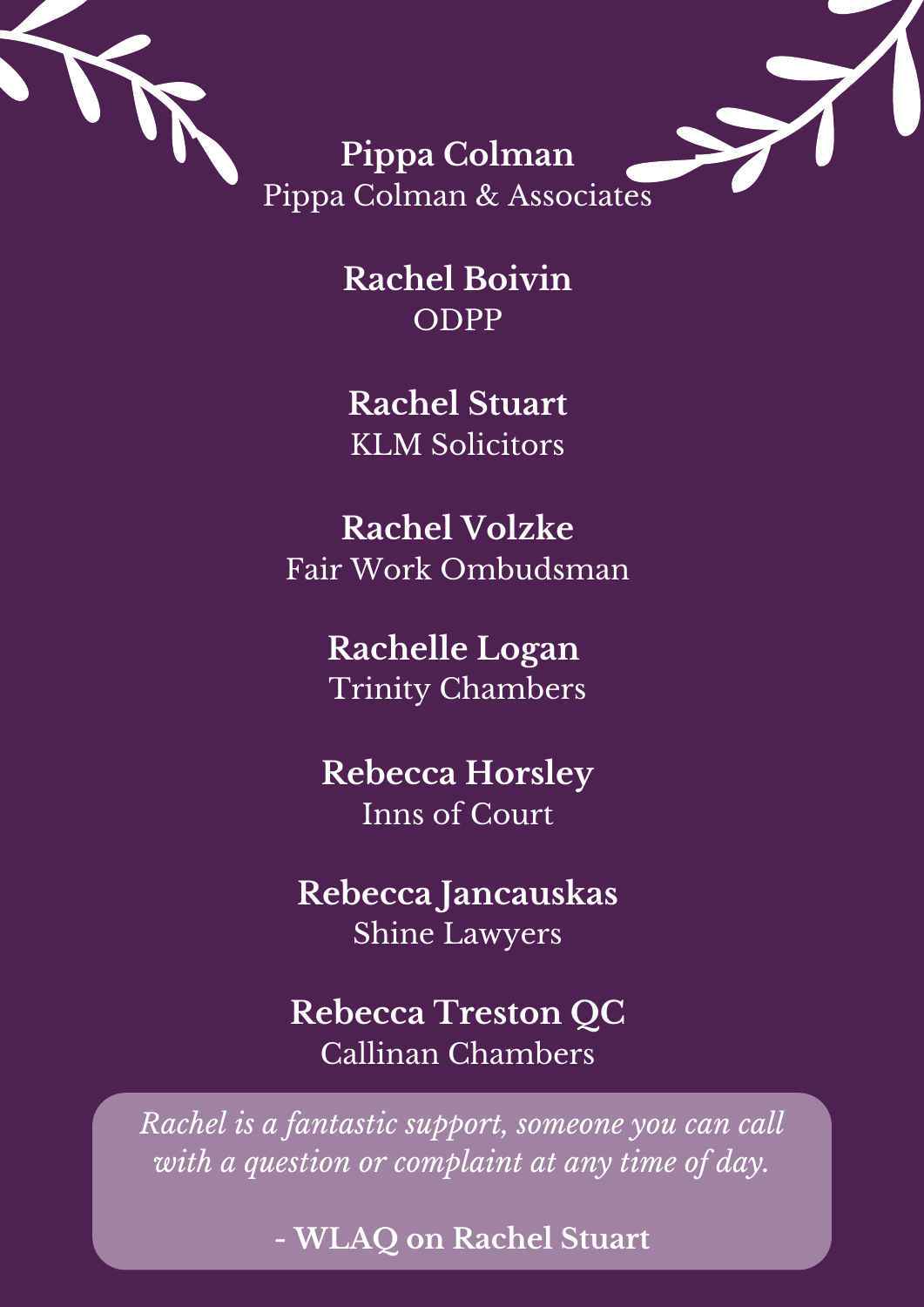

**Ruby Nielsen** Shand Taylor Lawyers

# **Ruth O'Gorman QC**

Higgins Chambers

**Sally Matthews** Office of the Public Guardian

#### **Samantha Legrady** Legrady Law

#### **Magistrate Sandra Pearson**

Cairns Magistrates Court of Queensland

*Despite all of her responsibilities, she always makes herself available to mentor staf , she is dedicated to making the organisation a better working environment and a respected court registry to the profession. In a time where the of ice and the outside world is constantly changing, Rhiannon remains the constant safe space for her colleagues.*

**- WLAQ on Rhiannon Helsen**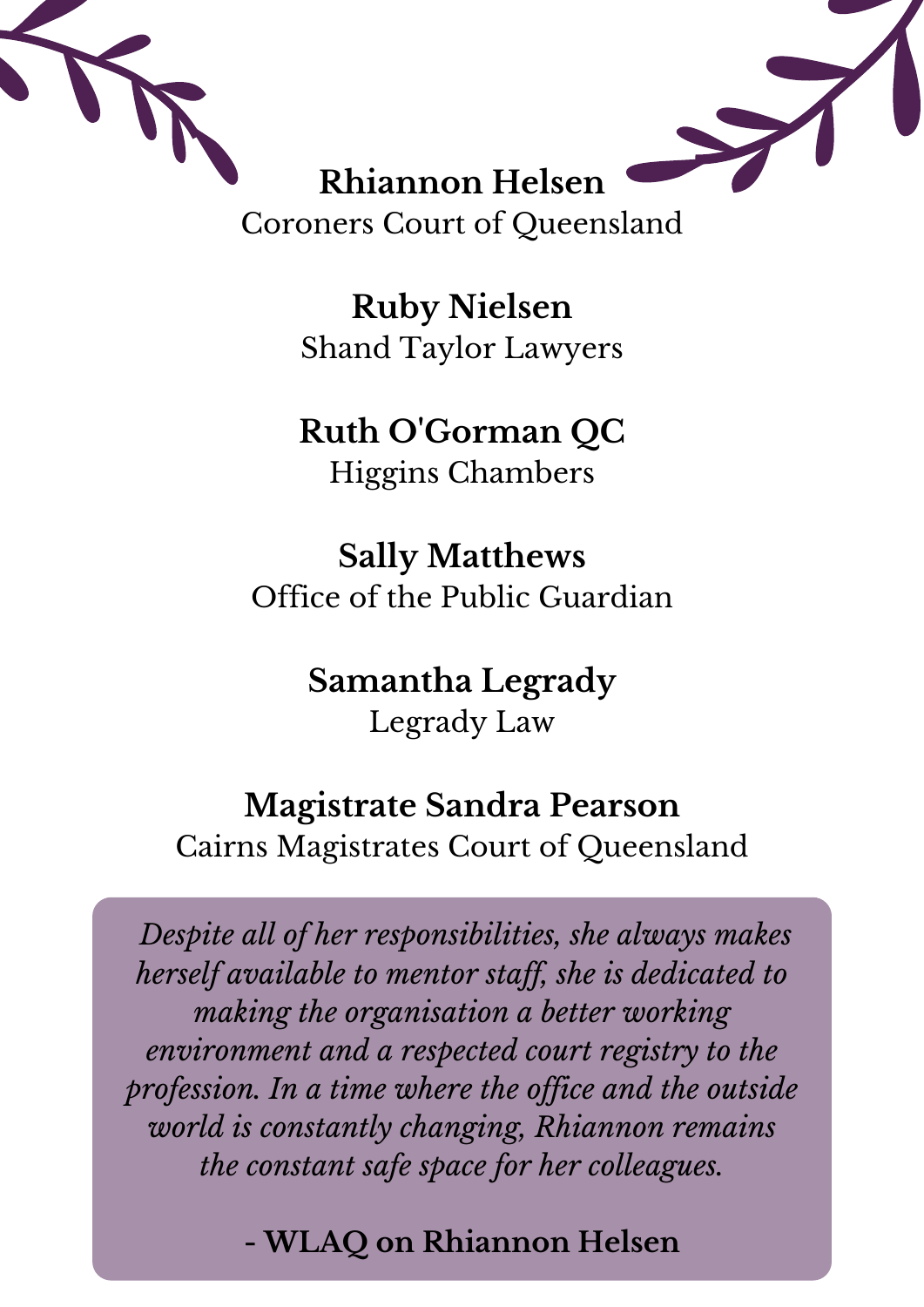





**Sarah Farnden** ODPP

**Sarah Ford** Gilshenan & Luton

**Sarah Twinn** Meridian Lawyers

**Sarah Vallance** Shine Lawyers

**Sarah-Jane MacDonald** MacDonald Law

#### **Sharelle Kusay** University of Southern Queensland

*Sarah is the definition of a quiet achiever, a top gun prosecutor who has always done her best to support and raise up her colleagues and is unquestionably fair and decent.*

**- WLAQ on Sarah Farnden**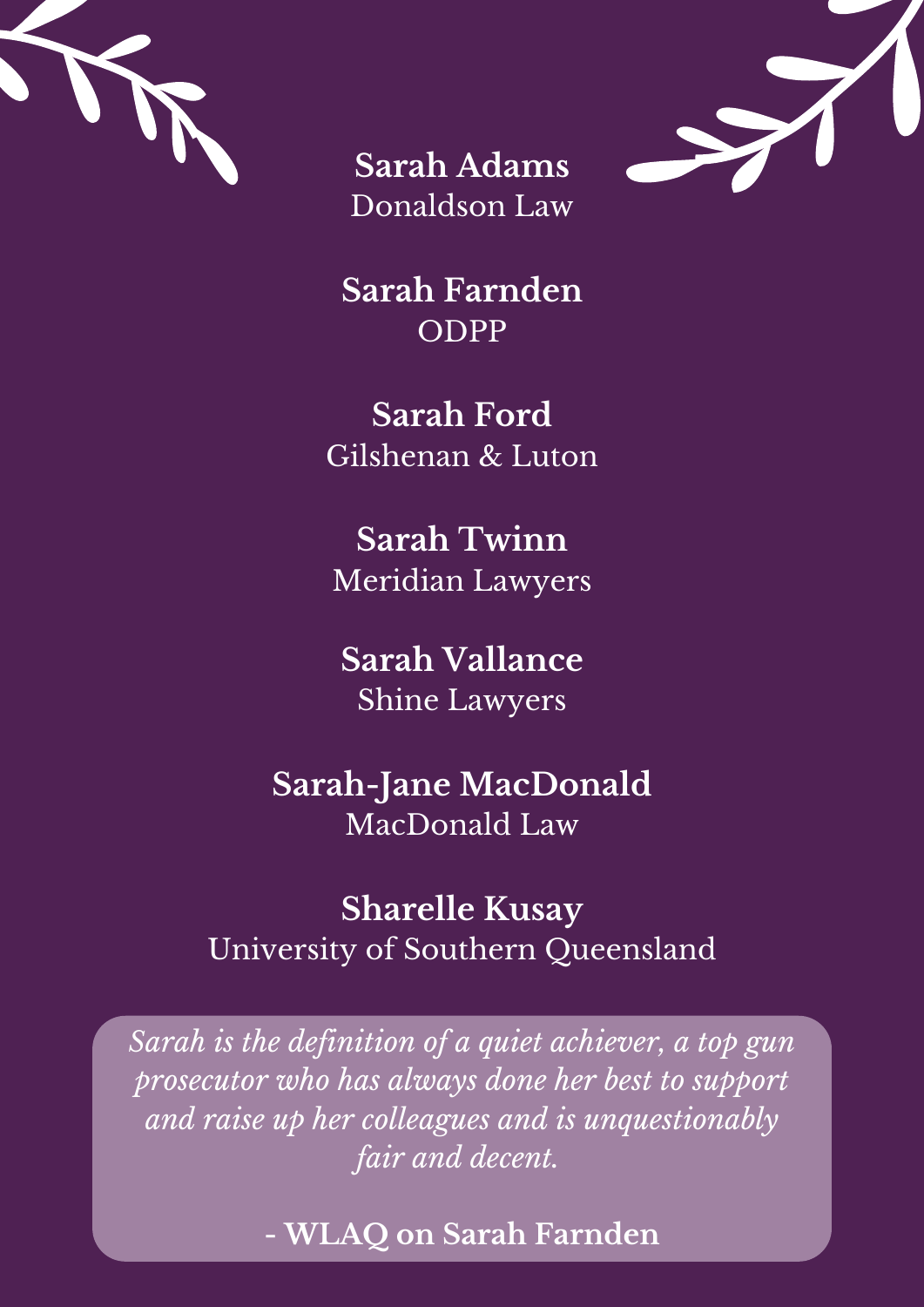



#### **Sheetal Deo** Shakti Legal Solutions

**Simone Bain** Sunshine Coast Barristers Chambers

> **Simone Fraser** Inns of Court

**Stephanie Brown** O'Reilly Shaw Lawyers

**Stephanie Nicholas** Legal Aid Queensland

**Stephanie Williams** ODPP

#### **Susan Anderson**

Chambers 33

*Simone is an empathetic, kind barrister who is supportive of junior solicitors*

**- WLAQ on Simone Fraser**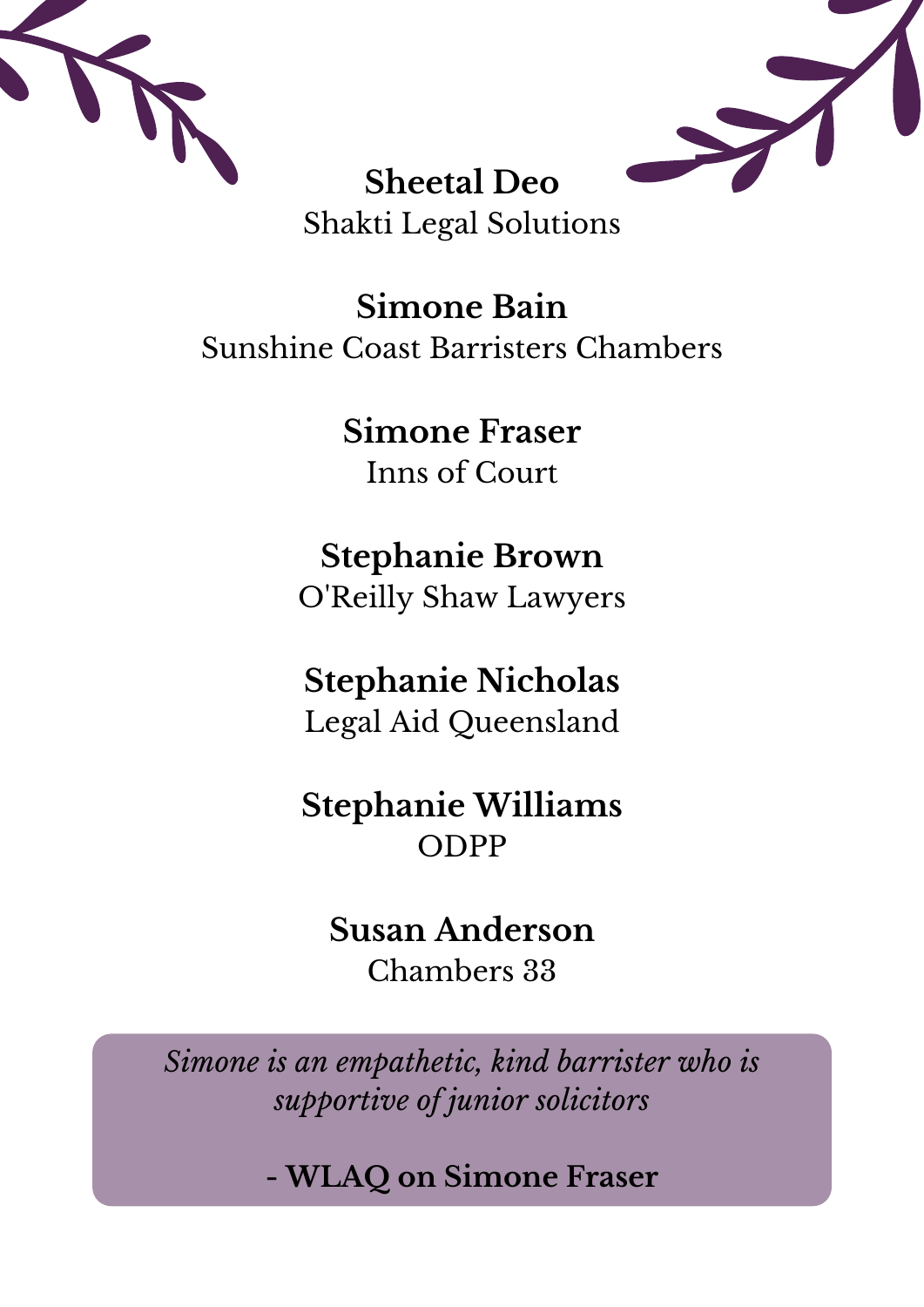



**Susan Hedge** Byth Chambers

**Tamara Hensen** Denise Maxwell Solicitors

**Tara Lucke** The Art of Estate Planning

**Terri Mottershead** Centre for Legal Innovation

**Professor Therese Wilson** Griffith University

**Tracy Bowen** University of Southern Queensland

*The Grif ith University law faculty is ALWAYS personally supportive, because it is led by a team of women who back each other. This is not just a faculty - it is a family.*

**- WLAQ on Professor Therese Wilson**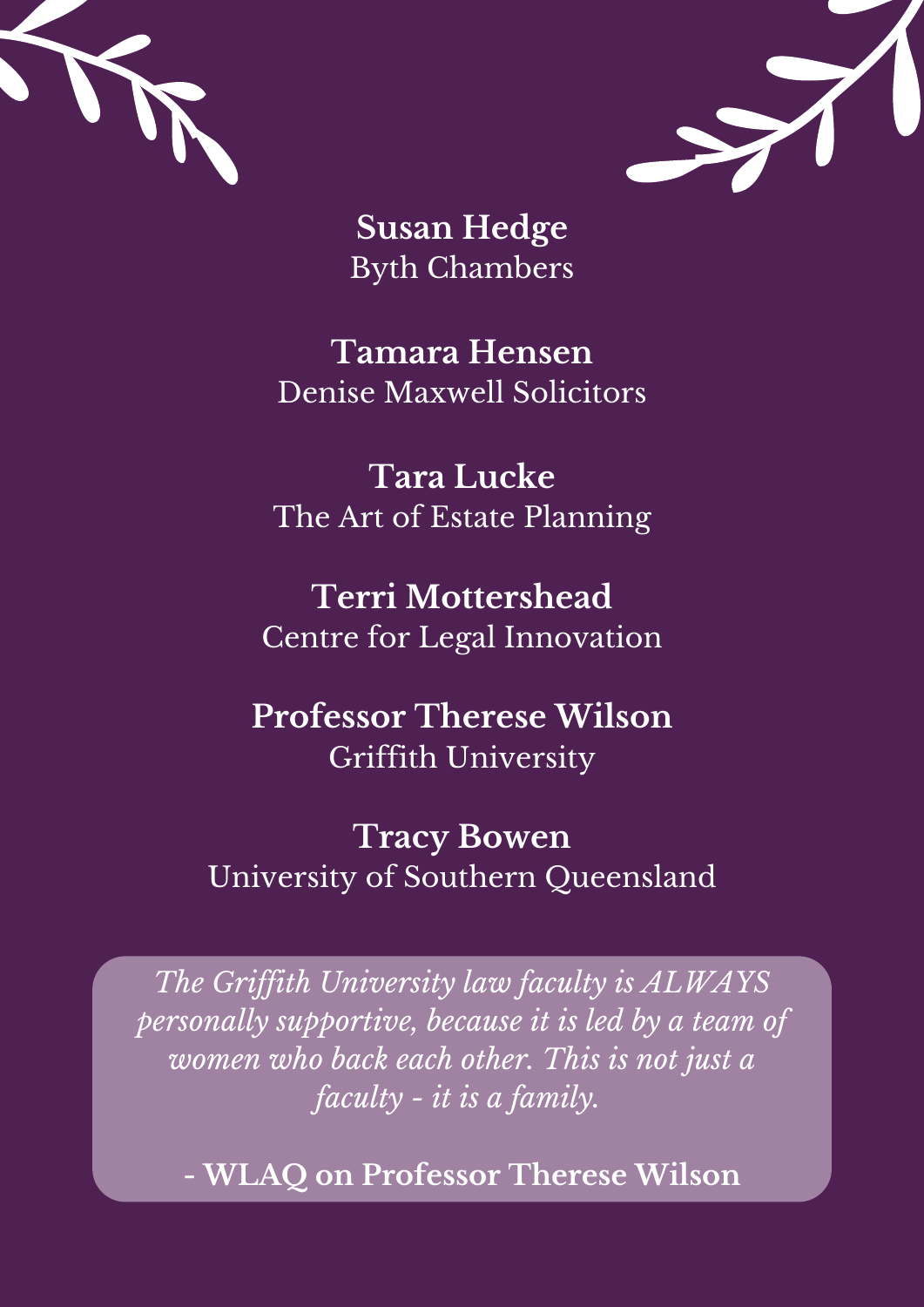



**Magistrate Trinity McGarvie** Mt Isa/Bundaberg Magistrates Court of Queensland

> **Vavaa Mawuli** Maurice Blackburn Lawyers

#### **Judge Vicki Loury QC** District Court of Queensland

**Virginia Ryan** Mental Health Review Tribunal

#### **Wendy Nixson** Shine Lawyers

*As not only a junior solicitor, but also new to the region of Bundaberg, Magistrate McGarvie has been welcoming and patient. Each day I appear in front of her, I develop as an advocate. She is an inspiring role model to junior female practitioners like myself.*

**- WLAQ on Magistrate Trinity McGarvie**